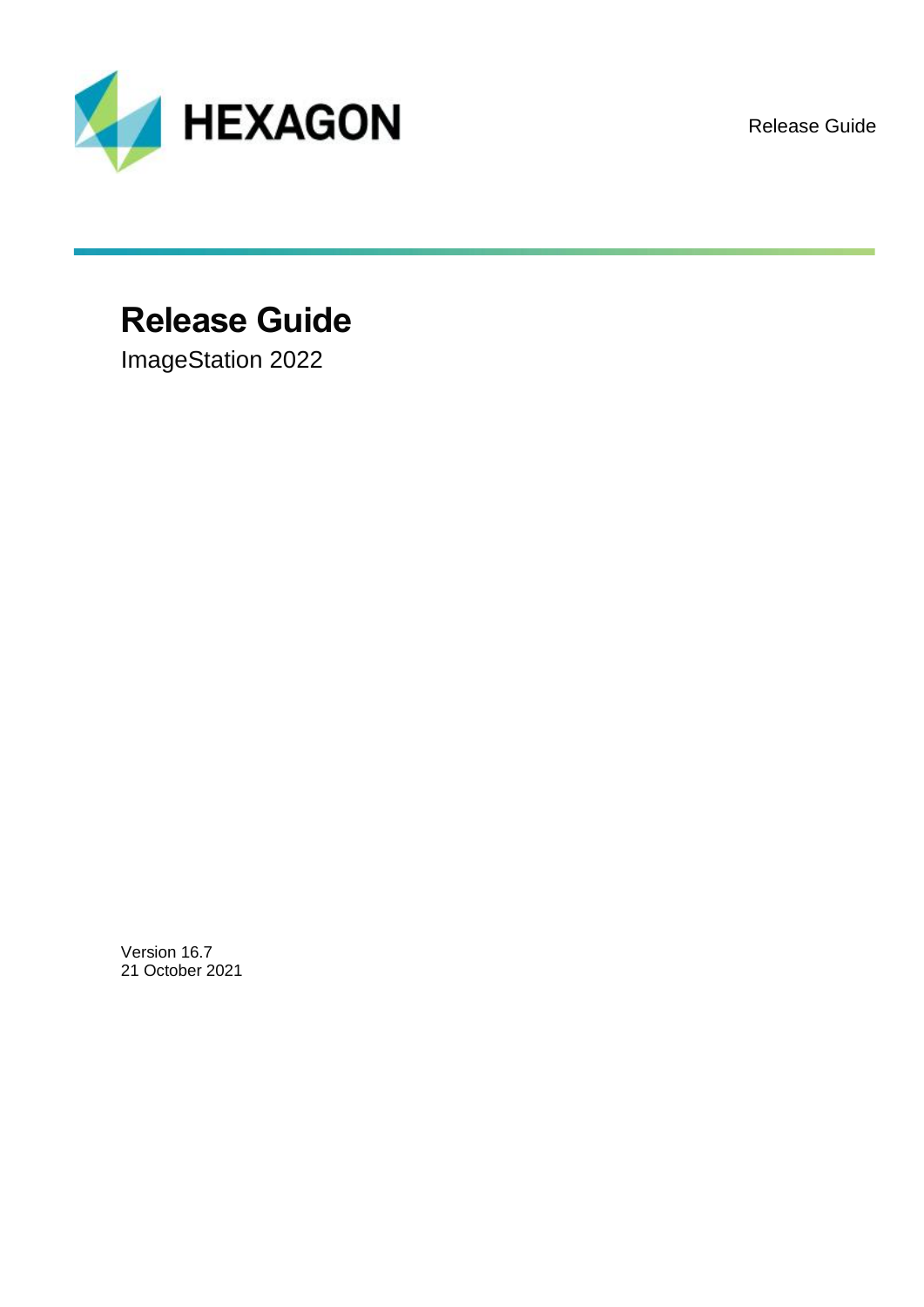

# **Contents**

| MicroStation CONNECT Edition and OpenRoads Designer CONNECT Edition5               |
|------------------------------------------------------------------------------------|
|                                                                                    |
|                                                                                    |
|                                                                                    |
|                                                                                    |
|                                                                                    |
|                                                                                    |
|                                                                                    |
|                                                                                    |
|                                                                                    |
|                                                                                    |
|                                                                                    |
|                                                                                    |
|                                                                                    |
|                                                                                    |
|                                                                                    |
|                                                                                    |
|                                                                                    |
|                                                                                    |
|                                                                                    |
|                                                                                    |
|                                                                                    |
|                                                                                    |
| Additional Button Assignment for Stealth and softmouse 3D Input Devices in ISSG 10 |
| Slew/Parallax Mode Toggle Added for Stealth 3D Mouse in Orientations 10            |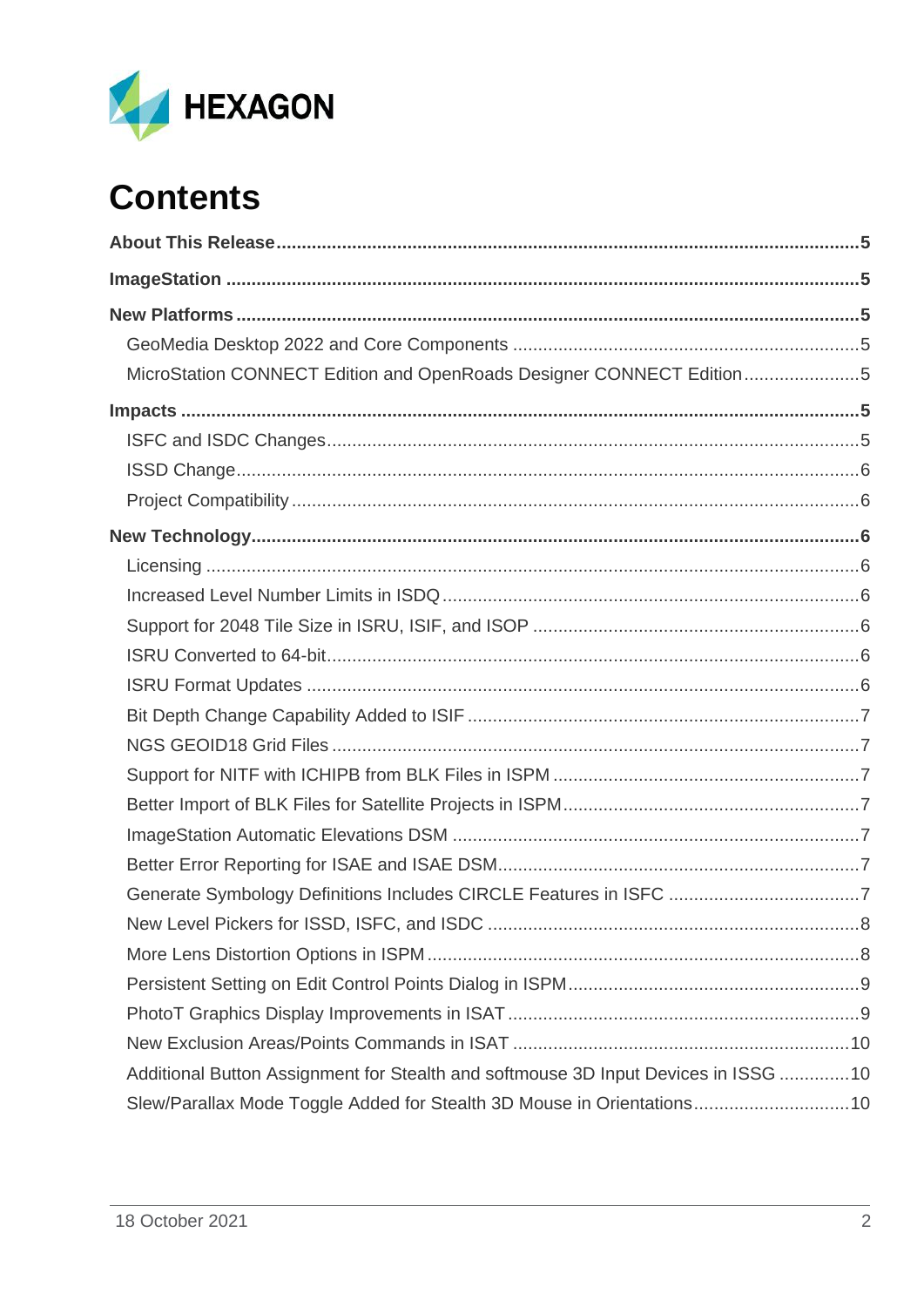

| ImageStation Automatic Elevations Extended (ISAE Ext, deprecated) 21 |  |
|----------------------------------------------------------------------|--|
|                                                                      |  |
|                                                                      |  |
|                                                                      |  |
|                                                                      |  |
|                                                                      |  |
|                                                                      |  |
|                                                                      |  |
|                                                                      |  |
|                                                                      |  |
|                                                                      |  |
|                                                                      |  |
|                                                                      |  |
|                                                                      |  |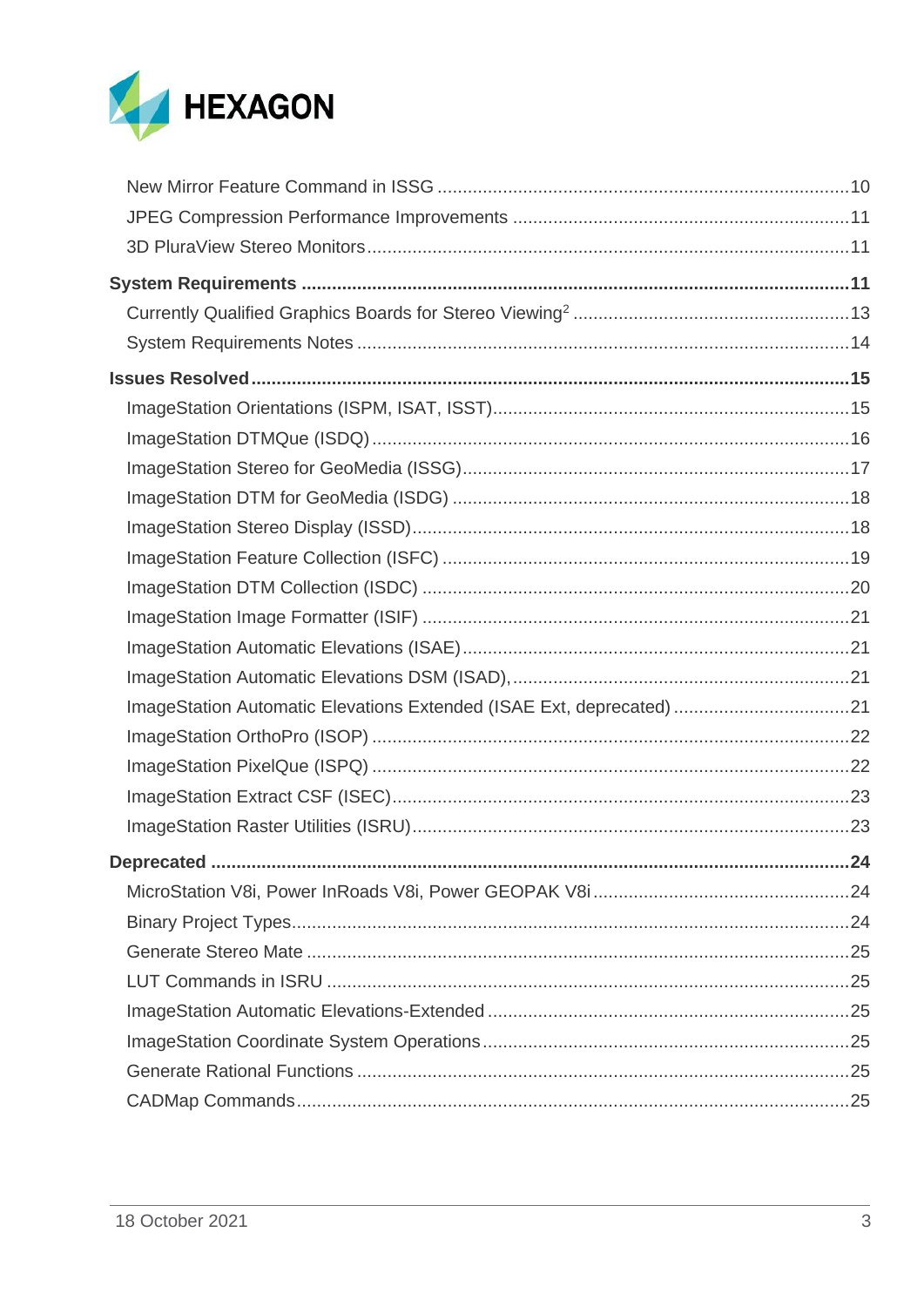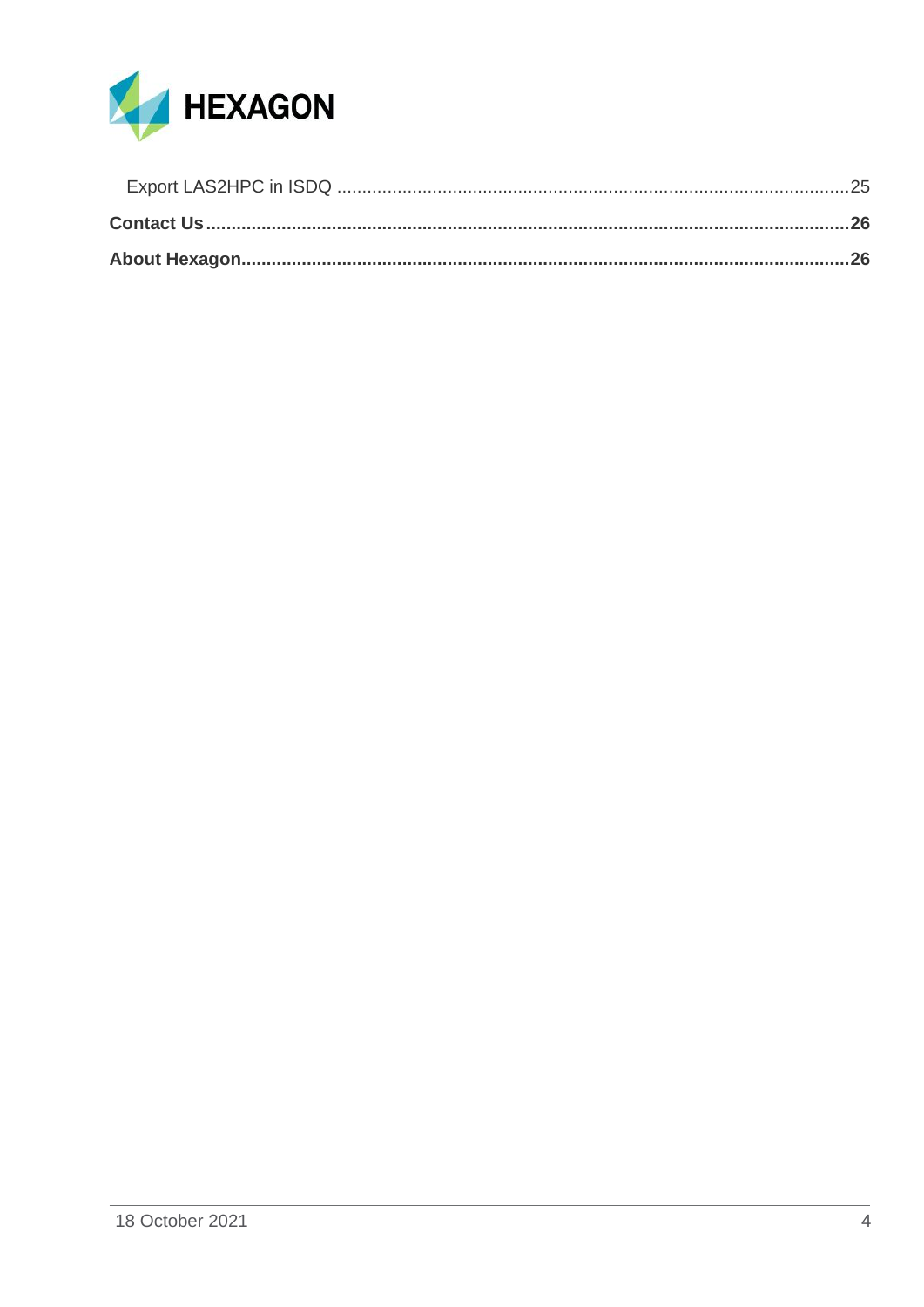

## <span id="page-4-0"></span>**About This Release**

This document describes the enhancements, fixes, and system requirements for ImageStation 2022.

This release includes both enhancements and fixes. For information on new features, see the New Technology section. For information on fixes that were made for this release, see the Issues Resolved section. For information on hardware and software requirements, see the System Requirements section.

This document is only an overview and does not provide all of the details about the product's capabilities. See the [product description,](https://bynder.hexagon.com/m/72434bdb8ce6ddc1/original/Hexagon_GSP_ImageStation_Product_Description_2022.pdf) the [online help](https://hexagongeospatial.fluidtopics.net/search/all?filters=HGD_Product~%2522ImageStation%2522&content-lang=en-US) and other documents provided with ImageStation for more information.

## <span id="page-4-1"></span>**ImageStation**

The ImageStation® software suite enables digital photogrammetry production workflows, including project creation, orientation, and triangulation from aerial and satellite imagery. It also provides stereo GIS feature collection and editing, digital terrain model (DTM) collection and editing, and orthophoto production and editing. ImageStation is specially designed for high-volume photogrammetry and production mapping customers who need to move large quantities of raw spatial information to an actionable or exploitable format.

## <span id="page-4-2"></span>**New Platforms**

### <span id="page-4-3"></span>GeoMedia Desktop 2022 and Core Components

ImageStation products are now compatible with GeoMedia 2022 and its underlying core components, including Common Raster Platform and Common Coordinate Systems.

### <span id="page-4-4"></span>MicroStation CONNECT Edition and OpenRoads Designer CONNECT Edition

ImageStation Stereo Display, ImageStation Feature Collection, ImageStation DTM Collection, and ImageStation Automatic Elevations have been updated to work with MicroStation CONNECT Edition and OpenRoads Designer CONNECT Edition. These products will no longer install and run on earlier versions of MicroStation V8i. ISSD, ISFC, and ISDC are all now 64-bit applications.

## <span id="page-4-5"></span>**Impacts**

### <span id="page-4-6"></span>ISFC and ISDC Changes

The Generate Symbology Definitions command has been moved from ISDC and placed with the Feature Table commands in ISFC. Also, the CADMap commands have been deprecated from ISFC.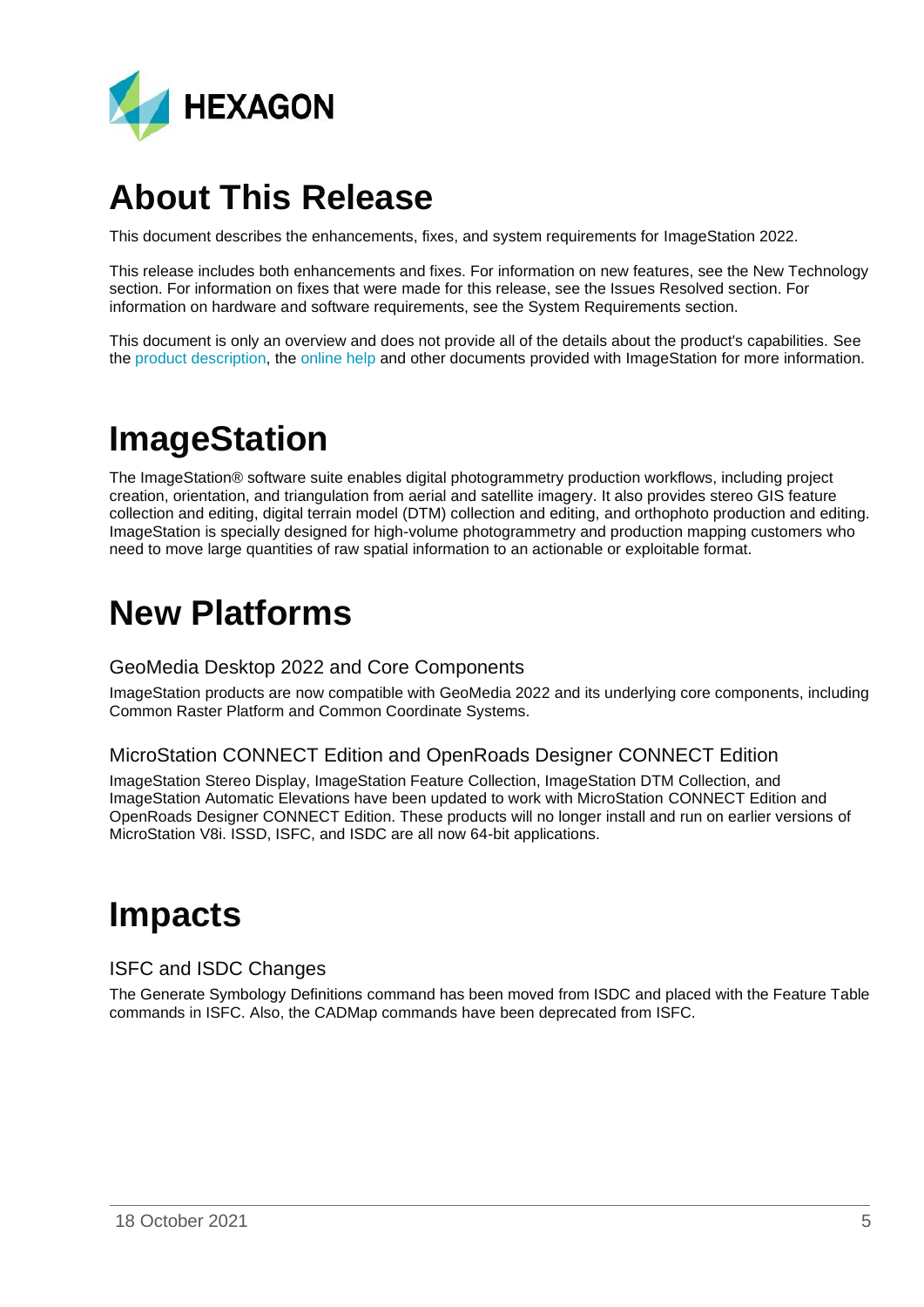

### <span id="page-5-0"></span>ISSD Change

The option on the Select Model dialog to add stereo mates to the ImageStation project's model file has been removed, as the Generate Stereo Mate program has been deprecated.

### <span id="page-5-1"></span>Project Compatibility

Changes have been made in how orientation parameters are stored and used that affect compatibility between the 16.6 and 16.7 versions.

- Aerial frame projects (including ADS, UAV, and VisionMap projects) are forward and backward compatible between 16.6 and 16.7 versions.
- RPC satellite projects triangulated on the 16.6 version will need to be run through the Generate Stereo Drives command on a 16.7 version before the projects can be used with the 64-bit 16.7 stereo applications (ISSD, ISAE DSM). The 32-bit 16.7 stereo applications (ISSG and ISAE), plus ISOP, will work as-is without any additional processing. However, better accuracy can be achieved by running the project through the bundle adjustment process on the 16.7 version.
- RPC satellite projects triangulated on the 16.7 version will need to be run through a bundle adjustment (PhotoT or PhotoTX) and the Generate Rational Functions command on a 16.6 version before the projects can be used in any downstream 16.6 stereo applications. ISOP users will only need to run the bundle adjustment.
- Any RPC block of multi-segment scenes adjusted in PhotoTX 16.7 cannot be re-triangulated in PhotoT (16.6 or 16.7) due to lack of support for collinear rays in segment-to-segment ties along a single scene (i.e., orbital push-broom strips).

## <span id="page-5-2"></span>**New Technology**

#### <span id="page-5-3"></span>Licensing

A new product license is required for the 2022 release. The latest licensing 2022 application should be downloaded and used for this release.

### <span id="page-5-4"></span>Increased Level Number Limits in ISDQ

The Level number field on the Edit Filter dialog available when using Format > DGN was changed from a picklist to a key-in field, and the limit was increased from 255 to 99999.

### <span id="page-5-5"></span>Support for 2048 Tile Size in ISRU, ISIF, and ISOP

ISIF, ISRU, and OrthoPro were modified to handle tile sizes up to 2048, which makes it possible to support larger JPEG2000 format files because it reduces the overall number of tiles in the file.

#### <span id="page-5-6"></span>ISRU Converted to 64-bit

ImageStation Raster Utilities has been made a native 64-bit application for increased memory capacity and performance.

### <span id="page-5-7"></span>ISRU Format Updates

The user interface for Extract Overviews, Delete Overviews, and Many/Raw File Converter were updated. The Intergraph output option has been removed, and BigTIFF format was added to Extract Overviews and Delete Overviews. The Intergraph output option was removed from Many/Raw File Converter (BigTIFF was already on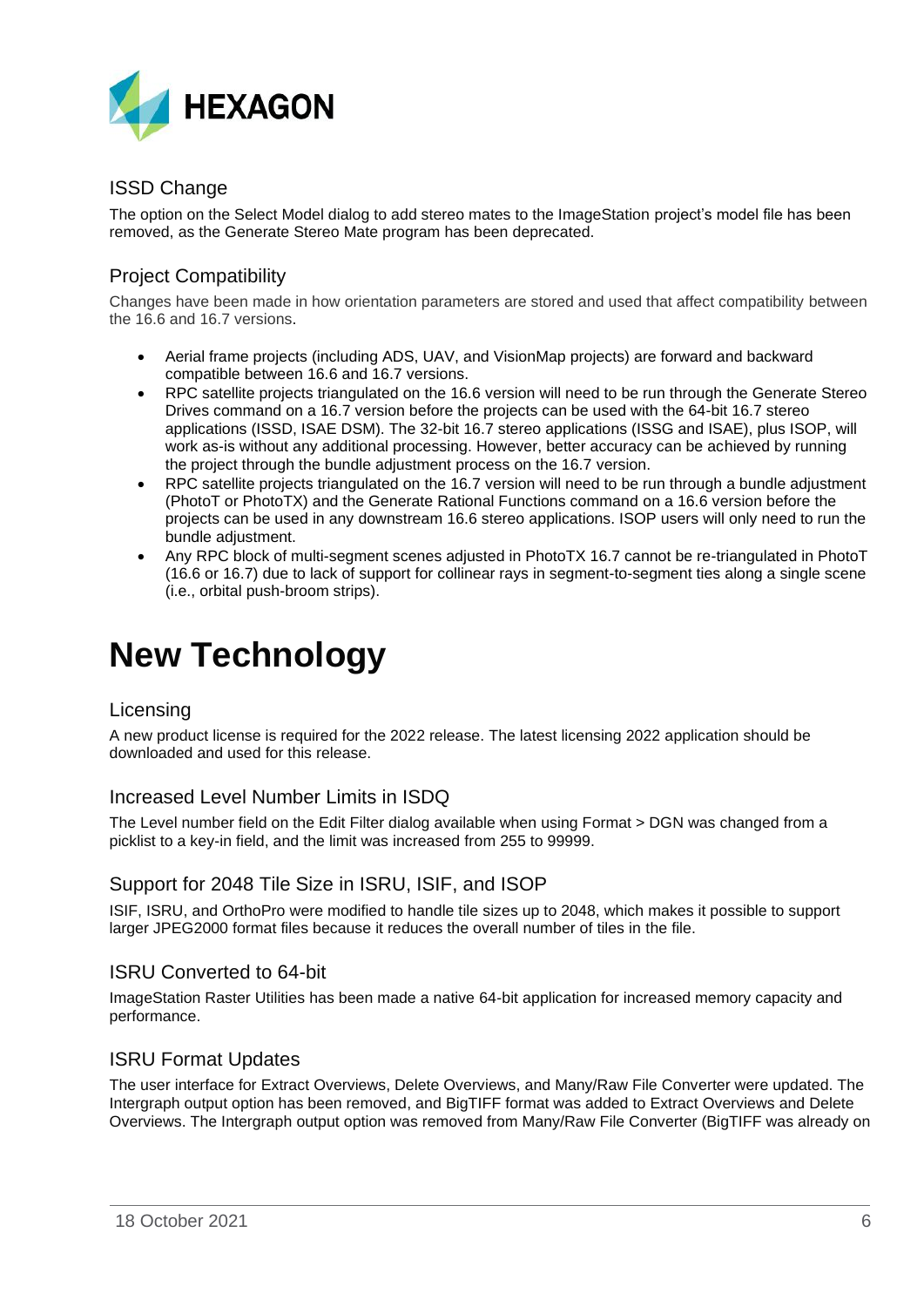

the user interface). The Intergraph output option has not been removed from the command line for the odd case in which someone really needs to create files in that legacy format.

### <span id="page-6-0"></span>Bit Depth Change Capability Added to ISIF

The ability to change the bit depth of images has been added to ISIF. Output bit depth options are *Unchanged* (default), *8-bit*, *12-bit*, or *16-bit*. The pixel values are linearly scaled from the specified input minimum and maximum values to the range of the specified output bit depth: 0-255 for 8-bit, 0-2047 for 12-bit, and 0-65535 for 16-bit output.

### <span id="page-6-1"></span>NGS GEOID18 Grid Files

The NGS GEOID18 grid files are now delivered with ImageStation in addition to the GEOID12B grid files. These grid files are used to convert heights from NAD 83 to regional vertical datums (e.g., NAVD 88). GeoMedia does not deliver these files, so they should be copied from one of the ImageStation locations such as *C:\Program Files (x86)\Common Files\ImageStation\PrivateAssemblies\Config\NGSGEOID* (along with the area.ini file) to the GeoMedia location *C:\Program Files (x86)\Common Files\Intergraph\GeoMedia \Program\PrivateAssemblies\Config\NGSGEOID*. The area.ini should be edited to use either the GEOID12B or GEOID18 grid files.

### <span id="page-6-2"></span>Support for NITF with ICHIPB from BLK Files in ISPM

Added support to the Import IMAGINE Photogrammetry and Reformat Satellite Images commands to be able to ingest BLK files that have NITF files with ICHIPB data with offsets into the ImageStation project.

### <span id="page-6-3"></span>Better Import of BLK Files for Satellite Projects in ISPM

The Import IMAGINE Photogrammetry command was modified to read the "Calibration" parameters of the input BLK file, which is where adjusted RPC values are stored. This eliminates the need to re-run the bundle adjustment in ISAT after importing a satellite project from IMAGINE.

### <span id="page-6-4"></span>ImageStation Automatic Elevations DSM

ImageStation Automatic Elevations DSM (ISAD) is a new product that replaces ImageStation Automatic Elevations-Extended (ISAE-Ext). Users must uninstall ISAE-Ext in order to install ISAD. ISAD fixes many problems associated with the previous product, is two to three times faster, uses a fraction of the memory, provides more control for the creation of thinned point clouds, and supports satellite and scanned film projects as opposed to just digital aerial frame projects. ISAD was initially released as an update to the 2020 release. This release of ISAD includes new options to specify terrain type as sharp, large-parallax detail or smooth, small-parallax detail; and to enhance dark areas to provide more detail for matching in dark/shadowy areas.

### <span id="page-6-5"></span>Better Error Reporting for ISAE and ISAE DSM

Errors that occur while processing large projects are often hard to locate, especially when running the jobs through HTCondor. ISAE and ISAE DSM have been modified to write a separate log file for each model to the ISAE\_Errors folder of the project directory if any errors occur. The error number and command line are reported to make it easier to re-run the faulty process for trouble-shooting purposes. If no errors occur, the folder will remain empty.

### <span id="page-6-6"></span>Generate Symbology Definitions Includes CIRCLE Features in ISFC

The Generate Symbology Definitions (which has been moved from ISDC to ISFC) has been updated to also create entries in the output .ini file for geomorphological features that are created as CIRCLE features.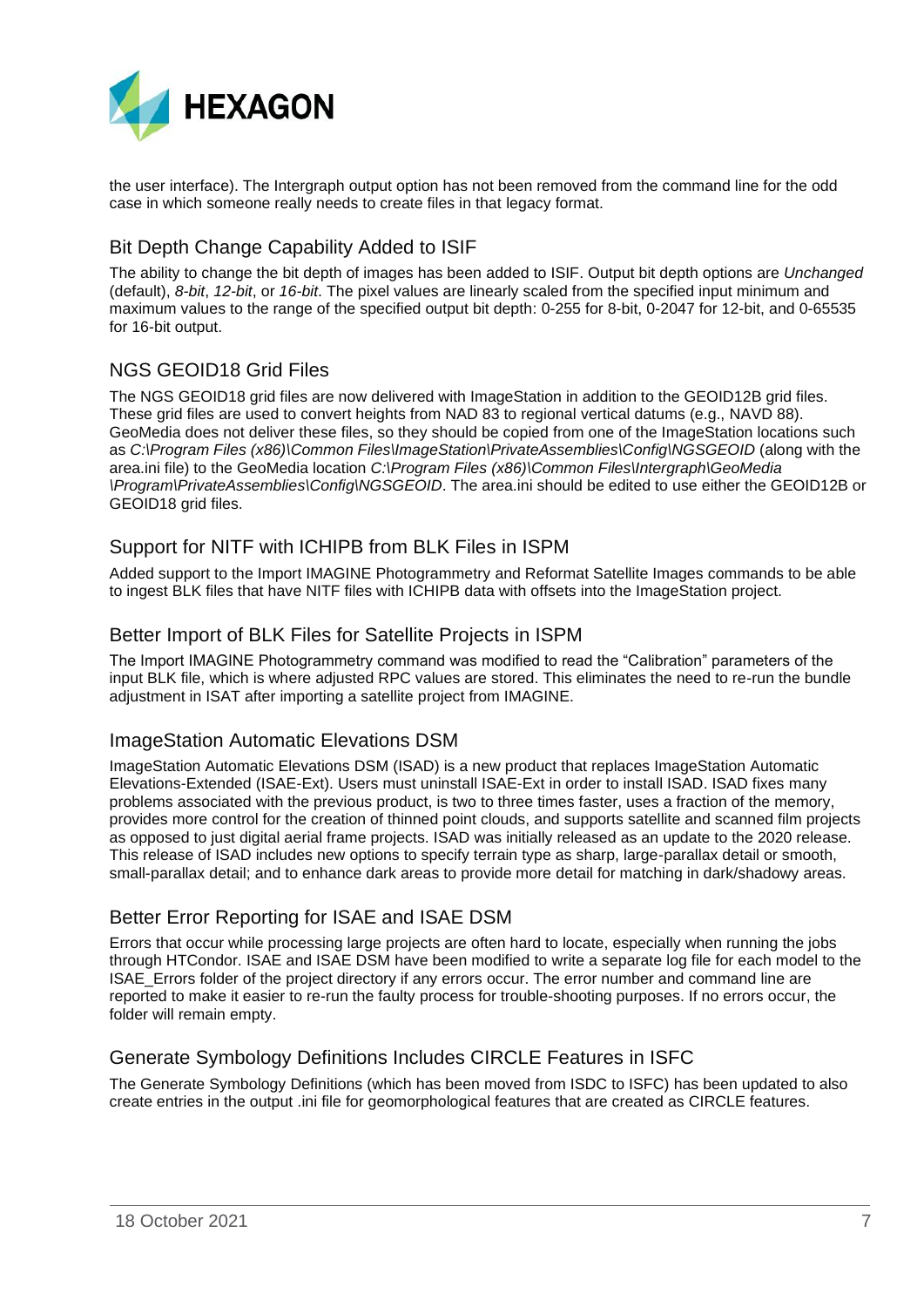

### <span id="page-7-0"></span>New Level Pickers for ISSD, ISFC, and ISDC

The level pickers for ISSD and ISFC have been updated to list level names as well as numbers to make it easier to define the desired levels for features. The level pickers have also been added to the ISDC View commands, which previously would only accept a level number key-in. The new level picker was also added to the Import Surface from Graphics command and allows users to multi-select levels from the dialog.

| Import Surface From Graphics |                            |                   | ×            |                                                                      |          |                  |              |
|------------------------------|----------------------------|-------------------|--------------|----------------------------------------------------------------------|----------|------------------|--------------|
| Surface:                     | $\mathbf{1}$               |                   | $\checkmark$ |                                                                      |          |                  |              |
|                              | Point Type:                | Breakline         | $\checkmark$ |                                                                      |          |                  |              |
|                              | Elevations:                | Use Graphic       | $\checkmark$ | Select Level                                                         |          |                  |              |
|                              | Curve Strings:             | Stroke            | $\checkmark$ | ́                                                                    |          |                  |              |
|                              | Mode:                      | Level             |              | Name                                                                 | Number   | Logical          | ∧            |
|                              | Fence Mode:                | Inside            |              | Exist DTM Breakline<br>Exist DTM Breakline Underwater                | 10<br>11 | Master<br>Master |              |
|                              | Level:                     | 10 12 13 14 15 16 |              | Exist DTM Crownline                                                  | 12       | Master           |              |
|                              | Max Segment Length: 0.0000 |                   |              | Exist DTM Drainline<br>Exist DTM Ridgeline                           | 13<br>14 | Master<br>Master |              |
|                              | Thinning Tolerance:        | 5.0000            |              | Exist DTM Tidal Ditch                                                | 15       | Master           |              |
|                              |                            |                   |              | Exist DTM Top of Rail                                                | 16       | Master           |              |
| Results                      |                            |                   |              | Exist Hydro Jurisdictional Stream or Body of Water                   | 1        | Master           |              |
|                              | Number of Points:          |                   |              | Exist Hydro Pool or Reservoir<br>Exist Hydro Stream or Body of Water | 2<br>3   | Master<br>Master |              |
|                              | Number of Lines:           |                   |              | Exist Roads Curbs                                                    | 4        | Master           | $\checkmark$ |
| <b>Apply</b>                 |                            | Help<br>Close     |              |                                                                      | ОK       | Cancel           |              |

### <span id="page-7-1"></span>More Lens Distortion Options in ISPM

The Edit Camera command has been modified to accept more terms, as is typical with more of today's camera calibration reports that come from various vendors. Also, a Lens tab has been added to the Import UAV interface that allows users to import camera calibration parameters from vendors/formats such as Agisoft, Inpho, and Australis, as well as an interface for keying in distortion coefficients.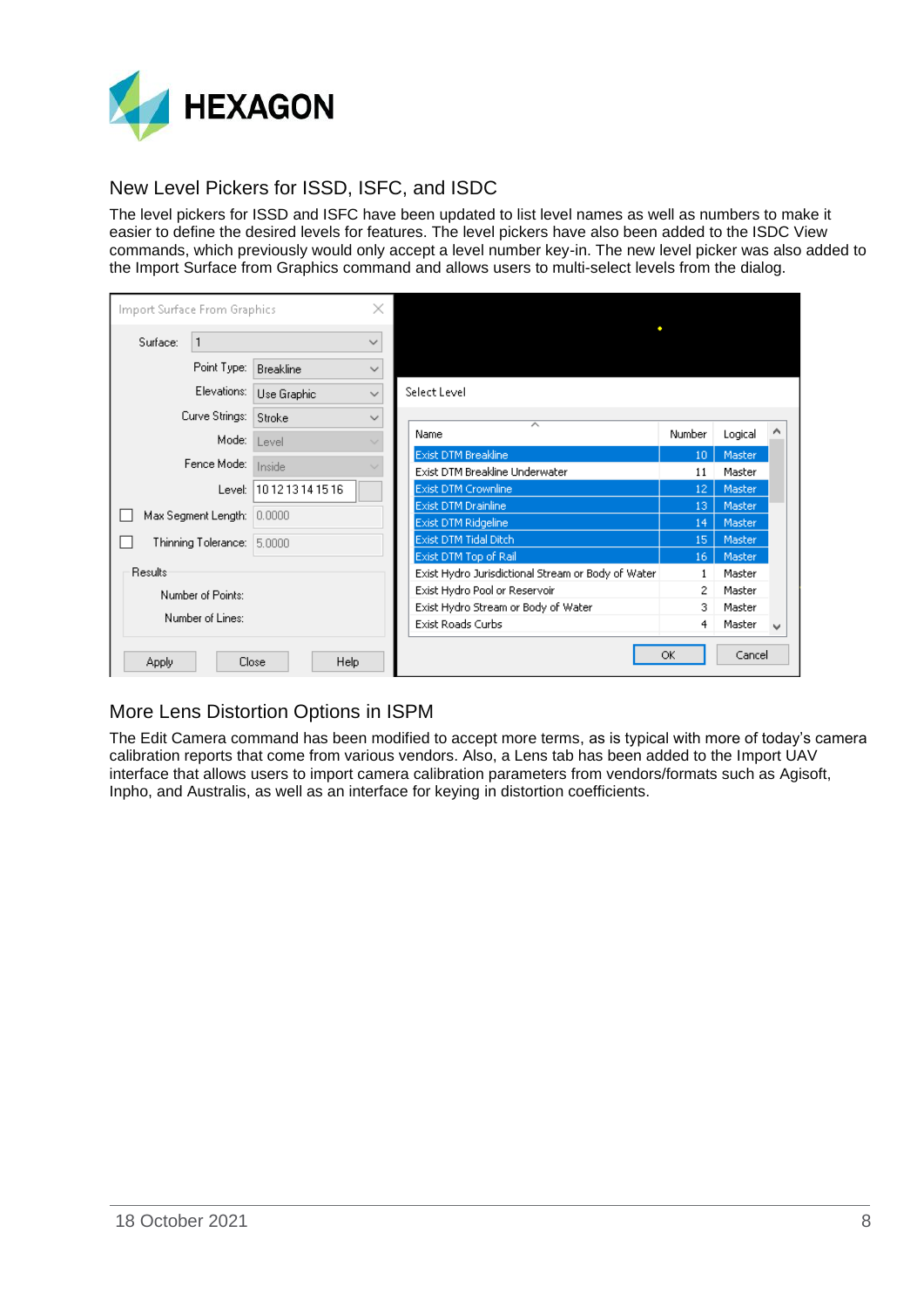

|       | Import GPS/IMU Frame Photos              |            |     |      |                |                   |                                                                                             |          |      |     |                |
|-------|------------------------------------------|------------|-----|------|----------------|-------------------|---------------------------------------------------------------------------------------------|----------|------|-----|----------------|
| Photo | Image                                    | Camera     |     | Lens | GPS.           | <b>IMU</b>        | Given EO                                                                                    | Defaults |      |     |                |
|       | Input file information                   |            |     |      |                |                   |                                                                                             |          |      |     |                |
|       | Input distortion text/xml file           |            |     |      |                | Lens model format | Australis correction report(*.txt)                                                          |          |      |     |                |
|       | J:\Eric_UAV_3\IXA180_Calibration.txt     |            |     |      |                |                   |                                                                                             |          |      |     | Browse         |
|       | Input camera and distortion conventions. |            |     |      |                |                   | Model fit max error                                                                         | 0.00144  |      | pix | Import         |
|       | correction: focal axes: x-right, y-up    |            |     |      |                |                   |                                                                                             |          |      |     |                |
|       |                                          |            |     |      |                |                   | Output lens distortion and photo coordinate system origin in row-major upper-left scanlines |          |      |     |                |
|       | 55.2136                                  | mm         | kO. |      |                | k1                | $-2.44542e-05$                                                                              |          | k2   |     | 1.33717e-08    |
| cx I  | 5097.71                                  | <b>DIX</b> | kЗ  |      | $-2.07405e-12$ | k4                | 6.20683e-16                                                                                 |          | p1   |     | $-1.21865e-09$ |
|       | 액 3923.65                                | pix        | pЗ  |      |                | p4                |                                                                                             |          | р2   |     | $-2.09321e-09$ |
|       | Accept as active camera calibration      |            |     |      |                |                   |                                                                                             |          |      |     | Export         |
|       |                                          |            |     |      |                |                   | Close                                                                                       |          | Help |     | Apply          |

This import takes the confusion out of trying to properly define PPA and PPBS parameters and has the additional option to remove lens distortion from the images if the Reformat images option is activated on the Image tab.

| Import GPS/IMU Frame Photos                      |                                                                  |                                 |                            |
|--------------------------------------------------|------------------------------------------------------------------|---------------------------------|----------------------------|
| Image<br>Photo<br>Camera                         | GPS<br>IMU.<br>Lens                                              | Given EO<br><b>Defaults</b>     |                            |
|                                                  | ◯ Update image path/extension   Update TIFF scanline orientation |                                 | │ │ Auto-adjust crab angle |
| √ Reformat images                                |                                                                  | Correct IO scanline orientation | Remove lens distortion     |
| Output folder                                    |                                                                  |                                 |                            |
| J:\Eric_UAV_3\images\Reformatted                 |                                                                  |                                 | Browse.                    |
| Image file reformat information<br>File standard | File extension                                                   | Input/output pixel information  |                            |
| <b>TIFF</b><br>$\checkmark$                      | .tif                                                             | Minimum input value             | n                          |
| Overview method                                  | Tile size.                                                       | Maximum input value             | n.                         |
| Averaged                                         | 256<br>$\checkmark$                                              | Output pixel bit depth          | 8-bit                      |
| Compression method                               | None<br>$\checkmark$                                             |                                 |                            |
|                                                  |                                                                  |                                 |                            |
|                                                  |                                                                  | Help<br>Close                   | Apply                      |

### <span id="page-8-0"></span>Persistent Setting on Edit Control Points Dialog in ISPM

The Edit Control Points dialog has been modified to persist the field widths of each column so they do not need to be resized each time the program is restarted.

### <span id="page-8-1"></span>PhotoT Graphics Display Improvements in ISAT

The Graphics option for statistical tabs in PhotoT used to have separate color delineation for the number of rays for 2, 3, and 4 or more rays per point. This list has been expanded to allow additional separate colors for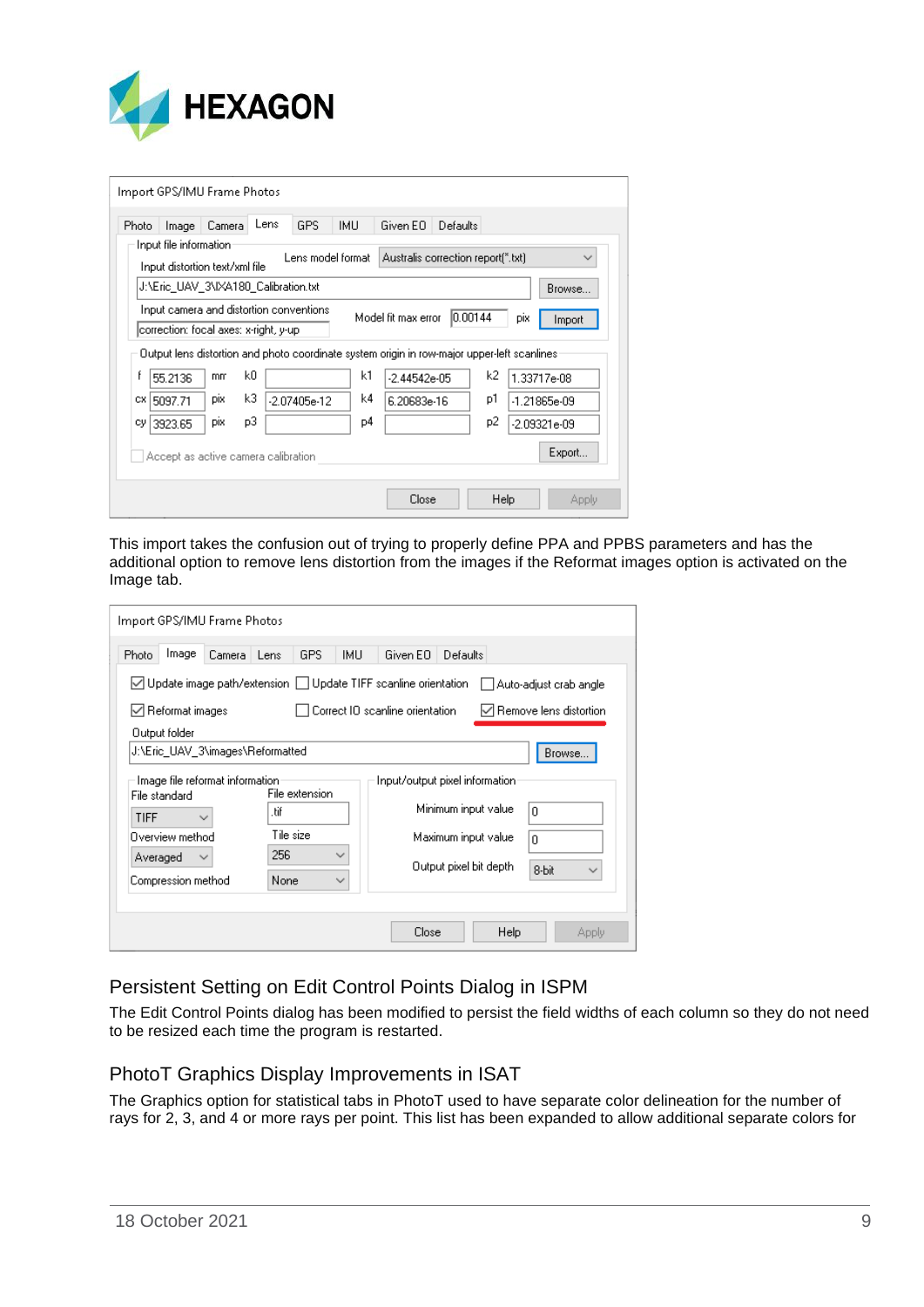

5, 6, 7, 8, and 9 or more rays per point. The Graphics option was also modified to display all points at once instead of painting them one at a time, making it much faster, and an Auto Fit option was added so that the user can keep the graphics displayed at the same scale between computations if desired.



### <span id="page-9-0"></span>New Exclusion Areas/Points Commands in ISAT

Two new commands have been added to Orientations. The Exclusion Areas command has been added to the Edit pull down menu, which allows users to add shapefile polygons to the ImageStation project. These are then referenced with the Exclude Points command, which is accessed from the ISAT pull down menu. When executed, the command will locate pass/tie points that were autogenerated with ISAT that fall into undesirable areas, such as areas of water, and remove them from the *photo* and *triang* files. These exclusion area features have also been added to the Footprint Viewer for display only, and to the Graphics display in PhotoT on the Point Statistics tab, which can be used to interactively select points for editing.

### <span id="page-9-1"></span>Additional Button Assignment for Stealth and softmouse 3D Input Devices in ISSG

A new button assignment, Context Menu (right-click), has been added to the button maps for the Stealth 3D Mouse and the softmouse 3D input devices. This gives users the ability to place features with the arc fillet and curve point modes when using ISSG. Previously this was not possible, because these devices do not have a separate Context Menu button like the Z/I Mouse or TopoMouse. See the "ISSG Help > The ISSG Environment > Using Input Devices > Using the softmouse 3D" and "Using the Stealth Mouse" topics for more information.

#### <span id="page-9-2"></span>Slew/Parallax Mode Toggle Added for Stealth 3D Mouse in Orientations

Orientations has been modified so that pressing the number  $8 + 7$  buttons will toggle between the Slew and Parallax modes in Orientations to make it easier for clearing parallax in the stereo views.

#### <span id="page-9-3"></span>New Mirror Feature Command in ISSG

A new editing command has been added to ISSG that allows users to create mirrored copies of one or more features for quick placement of like features.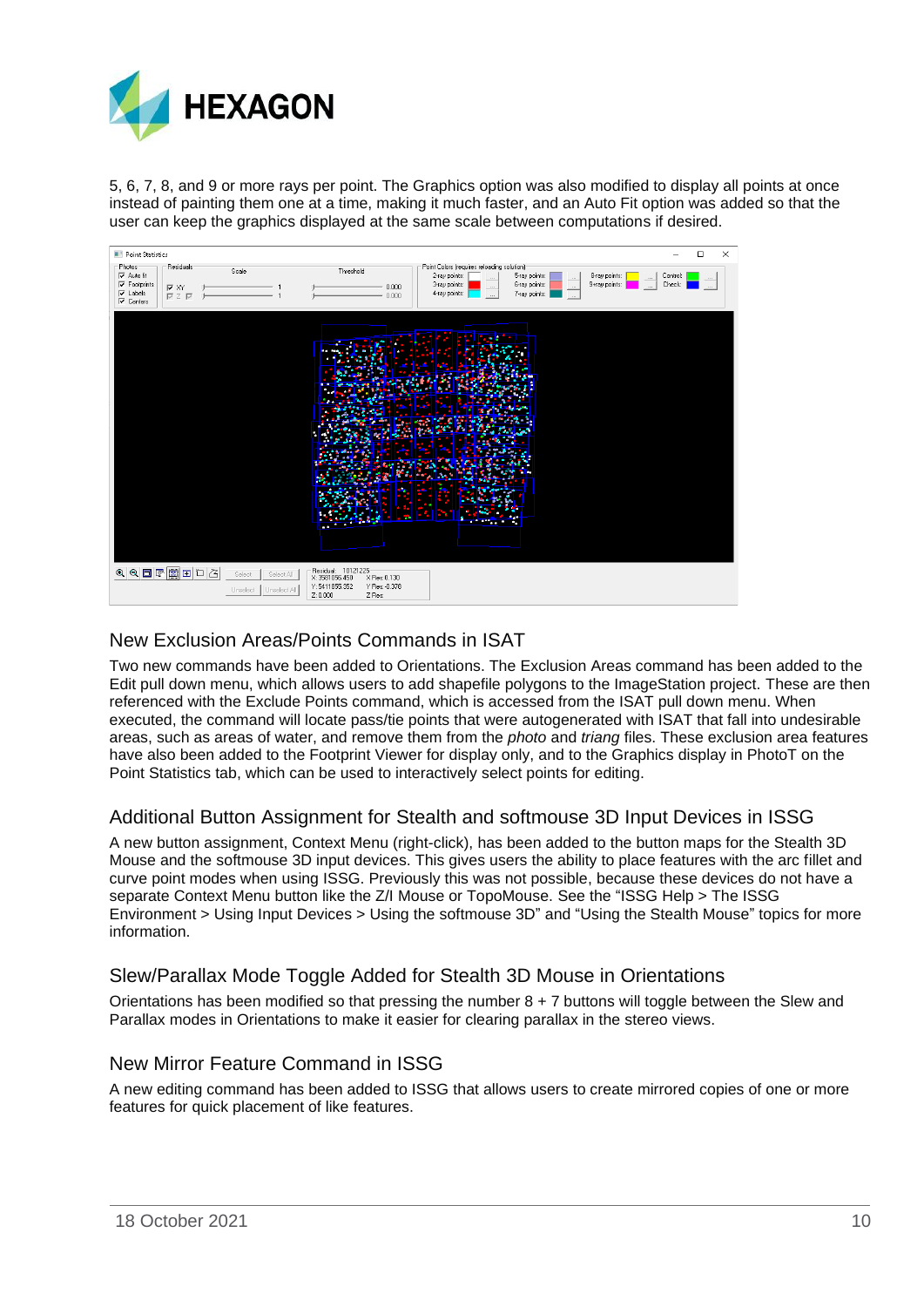

### <span id="page-10-0"></span>JPEG Compression Performance Improvements

Performance of JPEG compression and decompression has been improved by utilizing Single Instruction Multiple Data (SIMD) instructions. How much improvement is dependent upon many parameters, such as the tile size and bit depth. For example, 3-band, 8-bit, 256 tile size, JPEG compressed raster can be written as fast or faster than uncompressed. That is more than twice as fast when compared to the previous version.

### <span id="page-10-1"></span>3D PluraView Stereo Monitors

Roam performance with 3D PluraView passive stereo monitors has been optimized for the Full HD (1920 x 1080), Quad HD (2560 x 1440), and 4K (3840 x 2160) models.

## <span id="page-10-2"></span>**System Requirements**

| Computer/Processor       | 64-bit: Intel 64 (EM64T) or equivalent<br>Multi-core processors strongly recommended                                                                                                                                                                                                                                                                                                                                                                                                                                                                                                                                                                                                                                                                                                                                                                                                                                                                             |
|--------------------------|------------------------------------------------------------------------------------------------------------------------------------------------------------------------------------------------------------------------------------------------------------------------------------------------------------------------------------------------------------------------------------------------------------------------------------------------------------------------------------------------------------------------------------------------------------------------------------------------------------------------------------------------------------------------------------------------------------------------------------------------------------------------------------------------------------------------------------------------------------------------------------------------------------------------------------------------------------------|
| Memory (RAM)             | 4 GB minimum                                                                                                                                                                                                                                                                                                                                                                                                                                                                                                                                                                                                                                                                                                                                                                                                                                                                                                                                                     |
| Disk Space               | 4 GB for software<br>Data storage requirements vary by mapping project <sup>1</sup>                                                                                                                                                                                                                                                                                                                                                                                                                                                                                                                                                                                                                                                                                                                                                                                                                                                                              |
| <b>Operating Systems</b> | Windows <sup>®</sup> 10 Professional (64-bit)                                                                                                                                                                                                                                                                                                                                                                                                                                                                                                                                                                                                                                                                                                                                                                                                                                                                                                                    |
| Database Server Engines  | Any GeoMedia-supported warehouse connection — see GeoMedia documentation for<br>۰<br>details on read-only and read-write database server connections and versions that are<br>supported<br>SQL Server or SQL Server Express 2017 or 2019 (64-bit) is required for ImageStation<br>٠<br>DTM for GeoMedia                                                                                                                                                                                                                                                                                                                                                                                                                                                                                                                                                                                                                                                          |
| Software                 | ImageStation is compatible with the following software packages and may require them,<br>depending on the modules used.<br>The 2022 licensing application is required for setting up a concurrent license server for concurrent<br>licenses and is optional for activating node-locked licenses. This is included in the ImageStation<br>setup under Supporting Software. Licensing can be installed on a single computer for a system<br>administrator to set up and manage a concurrent license server for an organization, or it can be<br>installed on every machine, if desired.<br>ImageStation Photogrammetric Manager<br>Spatial Modeler RTE 2022 required for importing satellite RPC and IMAGINE<br>Photogrammetry projects. This is included in the ImageStation setup under Project<br>Management/Orientations and also under Supporting Software.<br>ImageStation Image Formatter recommended. Licenses to run ISIF are included with<br>۰<br>ISPM. |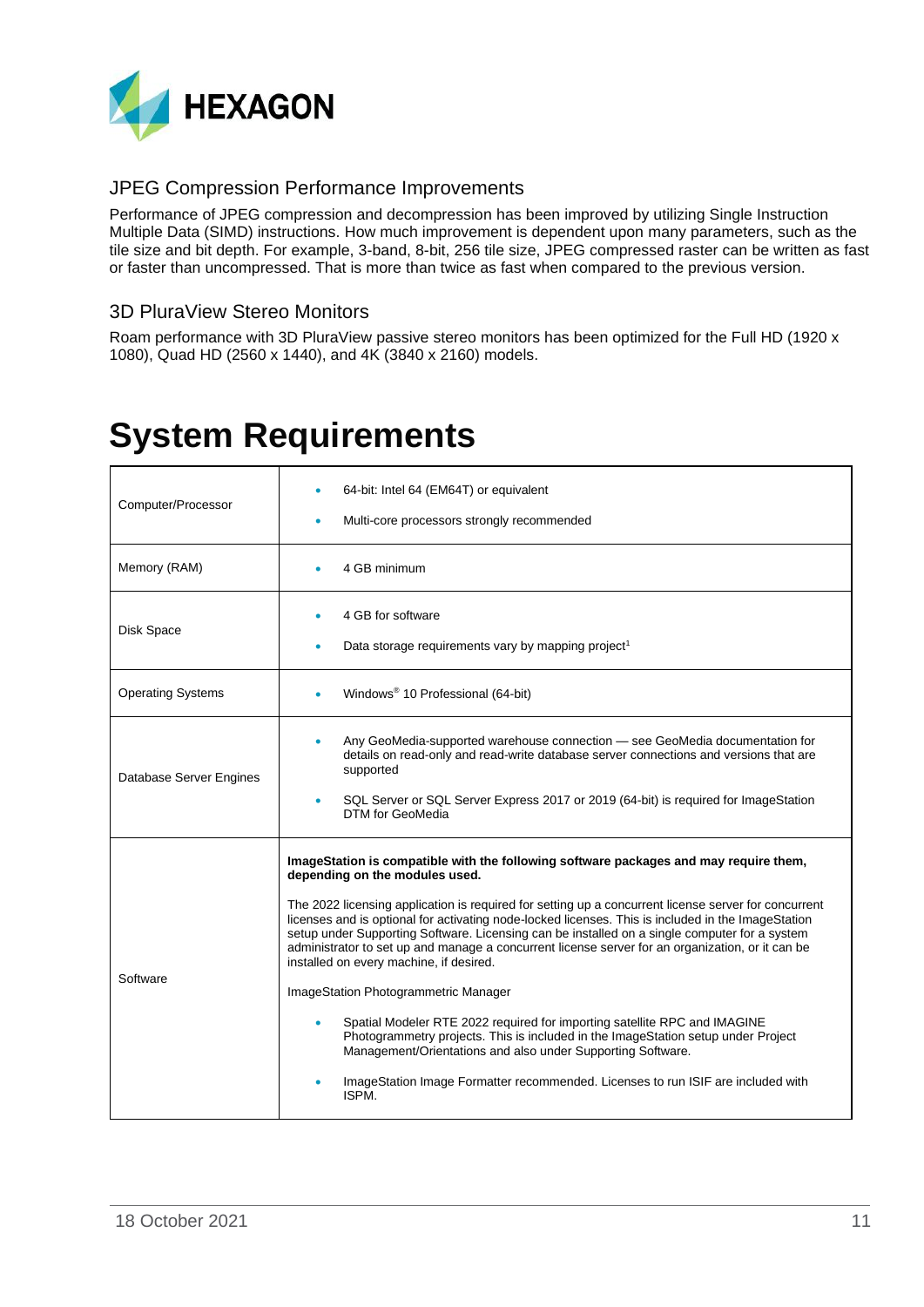

| NVIDIA Quadro graphics recommended. See the specifications below.                                                                                                                               |
|-------------------------------------------------------------------------------------------------------------------------------------------------------------------------------------------------|
| ImageStation Automatic Triangulation                                                                                                                                                            |
| ImageStation Photogrammetric Manager is required                                                                                                                                                |
| NVIDIA Quadro graphics, stereo-capable monitor, stereo glasses, and 3D pointing device<br>۰<br>recommended. See the specifications below.                                                       |
| ImageStation Satellite Triangulation                                                                                                                                                            |
| ImageStation Photogrammetric Manager and ImageStation Automatic Triangulation are<br>required.                                                                                                  |
| ImageStation Automatic Elevations and ImageStation Automatic Elevations DSM                                                                                                                     |
| MicroStation CONNECT (Update 13, 14, or 15) or OpenRoads Designer CONNECT (R2 or<br>R3) required for writing data to DGN format, and must be installed first.                                   |
| ImageStation DTMQue                                                                                                                                                                             |
| Spatial Modeler RTE 2022 required for using ImageStation DTMQue Spatial Models<br>(ISDQSM). This is included in the ImageStation setup under DTM Collection/Editing and<br>Supporting Software. |
| ImageStation Stereo Display and ImageStation Feature Collection                                                                                                                                 |
| MicroStation CONNECT (Update 13, 14, or 15) or OpenRoads Designer CONNECT (R2 or<br>R3) is required.                                                                                            |
| NVIDIA Quadro graphics, stereo-capable monitor, stereo glasses, and 3D pointing device<br>required for ISSD. See the specifications below.                                                      |
| ImageStation DTM Collection                                                                                                                                                                     |
| MicroStation CONNECT (Update 13, 14, or 15) or OpenRoads Designer CONNECT (R2 or<br>R3) is required.                                                                                            |
| ImageStation Stereo Display and ImageStation Feature Collection are recommended.                                                                                                                |
| ImageStation Stereo for GeoMedia                                                                                                                                                                |
| GeoMedia Advantage or Professional 2022 is required.                                                                                                                                            |
| NVIDIA Quadro graphics, stereo-capable monitor, stereo glasses, and 3D pointing device<br>required. See the specifications below.                                                               |
|                                                                                                                                                                                                 |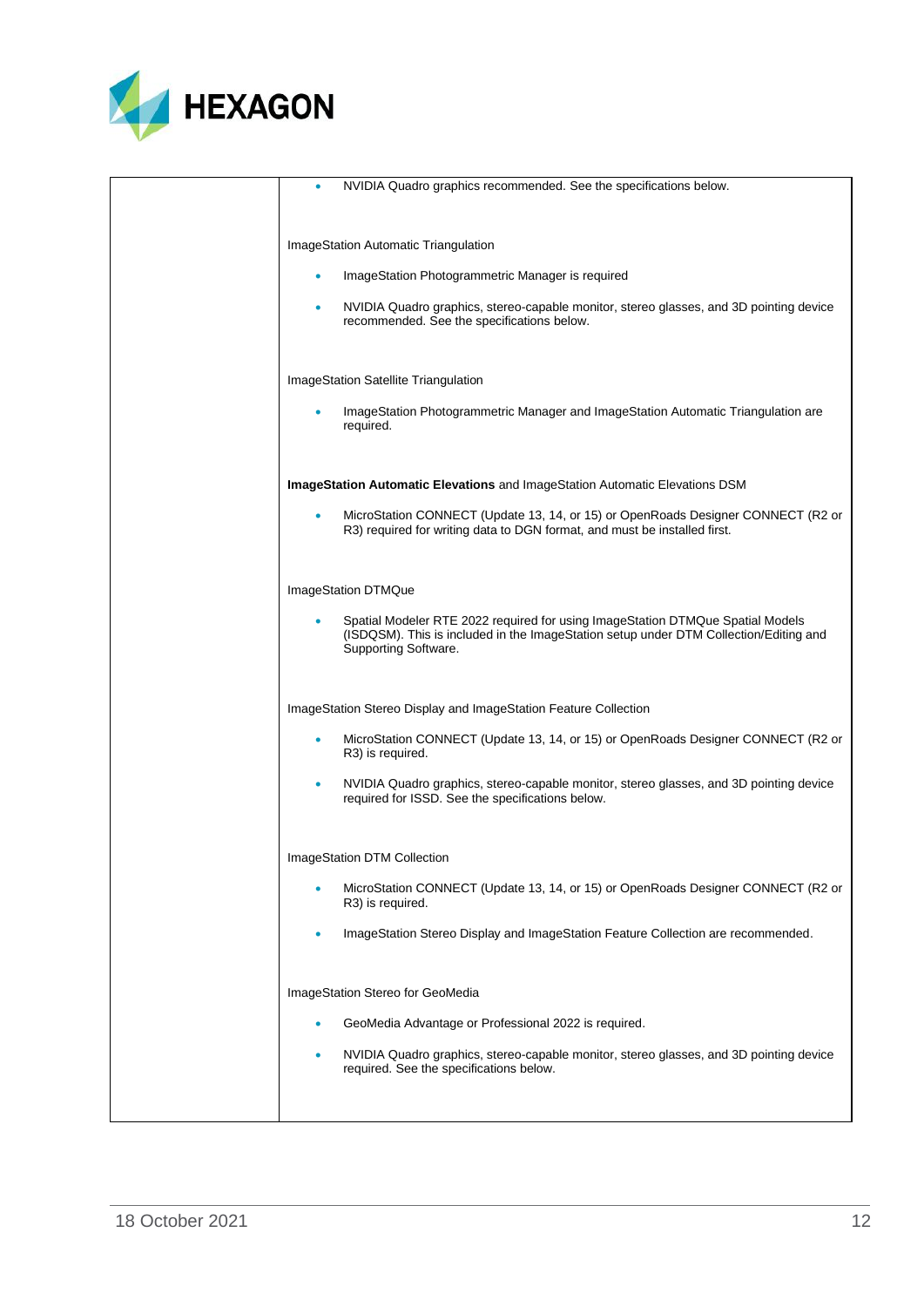

|                          | ImageStation Stereo Viewer for GeoMedia                                                                                                                                    |
|--------------------------|----------------------------------------------------------------------------------------------------------------------------------------------------------------------------|
|                          | GeoMedia Essentials, Advantage, or Professional 2022 is required.                                                                                                          |
|                          | NVIDIA Quadro graphics, stereo-capable monitor, and stereo glasses required. 3D<br>pointing device recommended. See specifications below.                                  |
|                          | ImageStation DTM for GeoMedia                                                                                                                                              |
|                          | GeoMedia Essentials, Advantage, or Professional 2022 is required.                                                                                                          |
|                          | GeoMedia Advantage or Professional 2022 and ImageStation Stereo for GeoMedia are<br>recommended.                                                                           |
|                          | SQL Server or SQL Server Express 2017 or 2019 (64-bit) is required.                                                                                                        |
|                          | ImageStation OrthoPro and ImageStation PixelQue<br>GeoMedia Essentials, Advantage, or Professional 2022 is required.                                                       |
|                          |                                                                                                                                                                            |
|                          |                                                                                                                                                                            |
|                          | <b>ImageStation Image Formatter</b> and ImageStation Raster Utilities                                                                                                      |
|                          | No prerequisites.                                                                                                                                                          |
| Graphics Boards          | See table "Currently Qualified Graphics Boards for Stereo Viewing."                                                                                                        |
| <b>Graphics Displays</b> | See the NVIDIA Driver Configuration Instructions document for a list of supported<br>monitors.                                                                             |
|                          | 3D pointing device (Z/I Mouse, softmouse 3D, Stealth 3D Mouse [E-Type, V-Type, or Z-Type], or<br>TopoMouse) required for ISSD and ISSG, and recommended for ISSV and ISAT. |
|                          | Software security requires one of the following:                                                                                                                           |
| Peripherals              | Internet connection for online license activation<br>٠                                                                                                                     |
|                          | Ethernet card for offline license activation                                                                                                                               |

### <span id="page-12-0"></span>Currently Qualified Graphics Boards for Stereo Viewing<sup>2</sup>

| <b>Graphics Board</b>     | <b>NVIDIA 3D Active 1</b> | <b>NVIDIA 3D Active 2</b> | <b>NVIDIA 3D Active 2 Displays</b> |
|---------------------------|---------------------------|---------------------------|------------------------------------|
|                           | <b>Display</b>            | Displays (Stereo/Mono)    | (Stereo/Stereo)                    |
| Quadro GP100 <sup>5</sup> | yes                       | yes                       | VES <sup>3</sup>                   |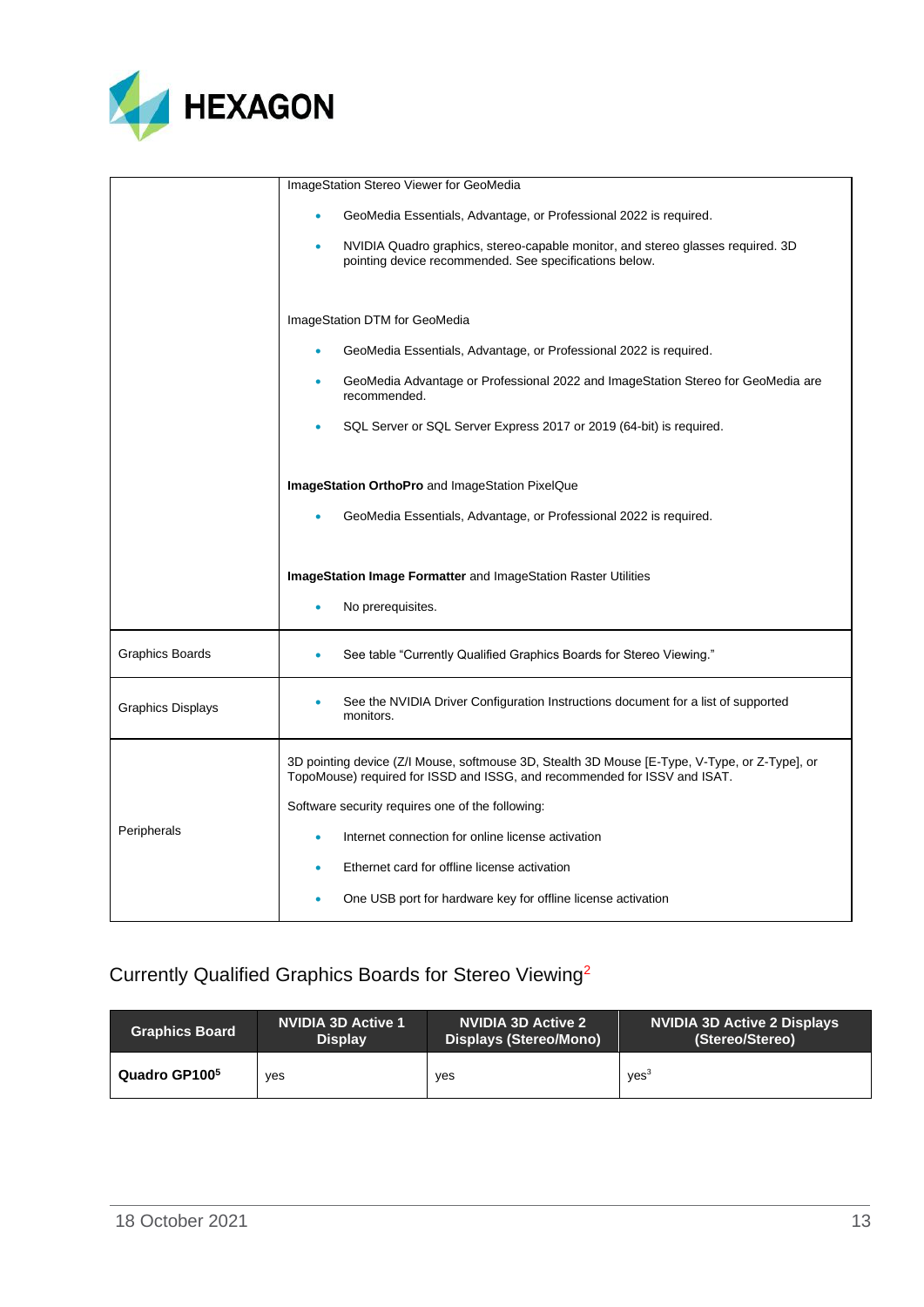

| Quadro RTX4000 | yes <sup>3</sup> | yes <sup>3</sup> | yes <sup>4</sup> |
|----------------|------------------|------------------|------------------|
| Quadro P60005  | yes              | yes              | yes <sup>3</sup> |
| Quadro P50005  | yes              | yes              | yes <sup>3</sup> |
| Quadro P4000   | yes <sup>3</sup> | yes <sup>3</sup> | yes <sup>4</sup> |
| Quadro P2000   | yes <sup>3</sup> | yes <sup>3</sup> | yes <sup>4</sup> |
| Quadro M6000   | yes              | yes              | yes              |
| Quadro M5000   | yes              | yes              | yes <sup>3</sup> |
| Quadro M4000   | yes <sup>3</sup> | yes <sup>3</sup> | yes <sup>4</sup> |
| Quadro K6000   | yes              | yes              | yes              |
| Quadro K5200   | yes              | yes              | yes              |
| Quadro K5000   | yes              | yes              | yes              |
| Quadro K4200   | yes              | yes              | yes <sup>3</sup> |
| Quadro K4000   | yes              | yes              | yes <sup>3</sup> |

### <span id="page-13-0"></span>System Requirements Notes

<sup>1</sup> Disk I/O is usually the slowest task in geospatial data processing. Faster hard disks improve productivity. Reading data from one disk, writing temporary data to a second disk, and writing final data to a third disk improves performance. Disk arrays improve productivity, but some RAID options slow performance. Network disk drives are subject to network limitations.

#### **<sup>2</sup> Refer to the** *Installation Guide* **in the ImageStation product delivery for driver version, installation, and stereo configuration instructions.**

<sup>3</sup> DP to DVI-D dual-link adaptor required for monitors using DVI ports.

**Important:** Be sure to get dual-link adaptors that are USB powered, such as the BizLink XT625 (KS10014) or the Accell B087B-002B (or B087B-007B) models. All monitor cables must be **dual-link** DVI to support stereo display.

<sup>4</sup> Two DP to DVI-D dual-link adaptors required.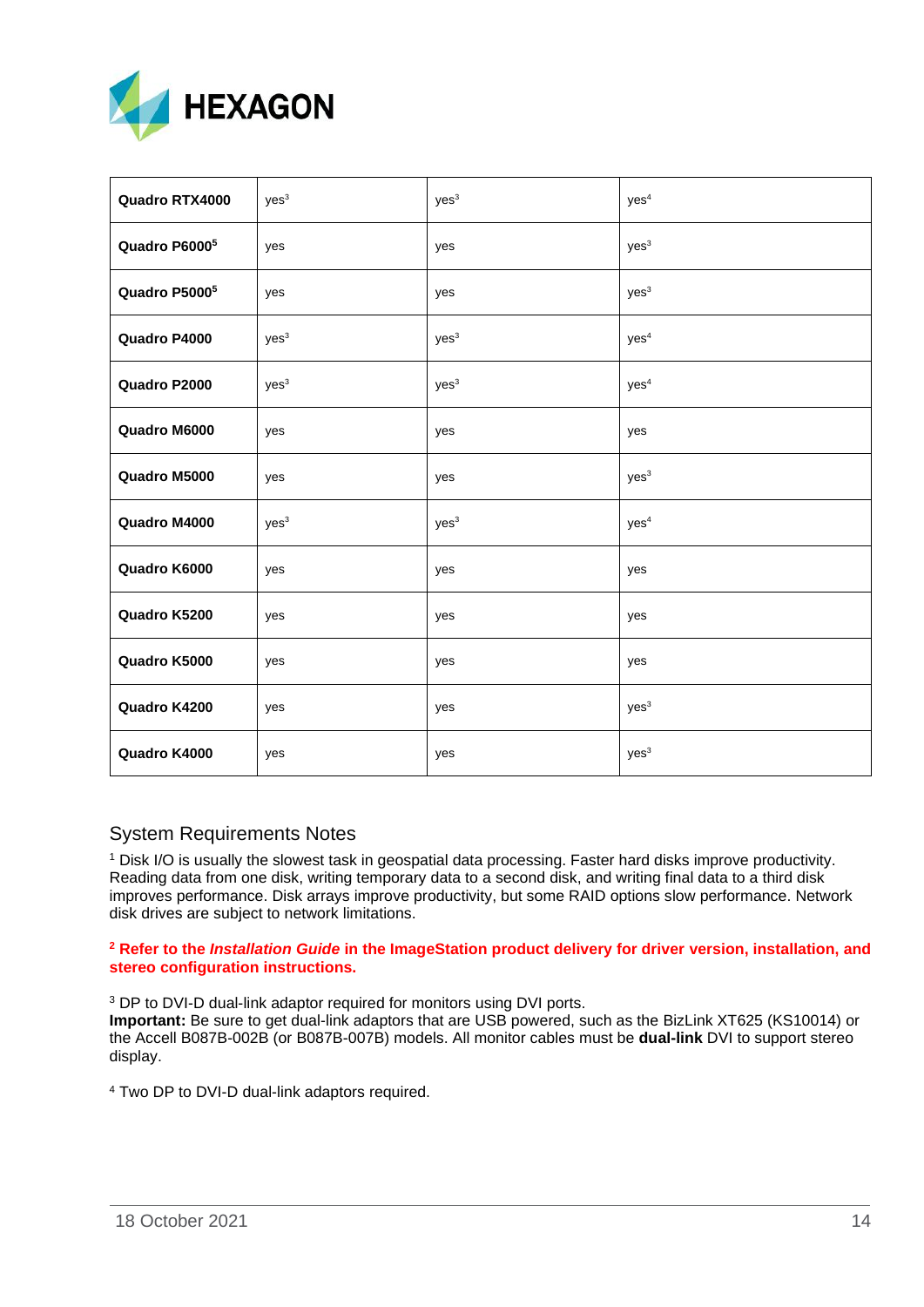

<sup>5</sup> These cards require 8-pin PCIe power cables. Make sure your computer's power supply provides this type of power cable or use a 6-pin to 8-pin PCIe power adaptor cable.

Active stereo displays require stereo glasses and an emitter. Since NVIDIA has discontinued its 3D Vision Kit, an alternative kit must be used. Alternative kits are available from Stealth International, 3DTV Corporation, and Amazon. See the [discussion topic on the Hexagon Geospatial Community](https://community.hexagongeospatial.com/t5/ImageStation-Discussions/NVIDIA-3D-Vision-Kit-Discontinued/td-p/37597) for more information.

## <span id="page-14-0"></span>**Issues Resolved**

<span id="page-14-1"></span>ImageStation Orientations (ISPM, ISAT, ISST)

| <b>Support Ticket</b> | <b>Description</b>                                                                                                                                                                                                                                                                                                                                                                                                                                                                                                                                                                                                                                                                                                                                                                                                                                                                                                                                                                 |
|-----------------------|------------------------------------------------------------------------------------------------------------------------------------------------------------------------------------------------------------------------------------------------------------------------------------------------------------------------------------------------------------------------------------------------------------------------------------------------------------------------------------------------------------------------------------------------------------------------------------------------------------------------------------------------------------------------------------------------------------------------------------------------------------------------------------------------------------------------------------------------------------------------------------------------------------------------------------------------------------------------------------|
| IG-21448              | Need checks for dialog startup locations.<br>The list of commands below have dialog boxes whose startup locations are stored in the registry<br>under HKCU. The problem with this is if a user moves the dialog to a second monitor and that<br>monitor is later removed, ISPM/ISAT cannot display the dialog and will appear to be hung. We<br>need a check when opening these dialogs if the target location is not available and then display the<br>dialog at an appropriate default position, such as center or upper left of the active monitor.<br>File > Export Project Components<br>$\bullet$<br>Edit > Blocks<br>Orientations > Multiphoto<br>$\bullet$<br>Orientations > Photo Triangulation > Photo Triangulation Results<br>$\bullet$<br>Orientations > Digital Stereo Comparator<br>$\bullet$<br><b>ISAT &gt; Merge Block Measurements</b><br>$\bullet$<br>Tools > Footprint Viewer<br>$\bullet$<br>Tools > Project Review<br>$\bullet$<br>Tools > Project Overview |
| IG-21188              | ISPM - Save Project As needs to copy Stereo\Models folder.<br>The File >> Save Project As command needs to be modified to copy the Stereo/Models folder<br>from the existing project location to the new project location.<br>The File > Save Project As command needs to be modified to copy the StereoWodels folder from<br>the existing project location to the new project location.                                                                                                                                                                                                                                                                                                                                                                                                                                                                                                                                                                                           |
| IG-17304              | ISPM - Modify Strip reads photo list twice.<br>Whenever you open the Edit >> Modify Strip command, it reads through the entire Photo list twice,<br>which is annoying and very time consuming for large projects.<br>Whenever you open the Edit >> Modify Strip command, it reads through the entire Photo list<br>twice, which is time consuming for large projects. For efficiency reasons we need to eliminate one<br>of the reads.                                                                                                                                                                                                                                                                                                                                                                                                                                                                                                                                             |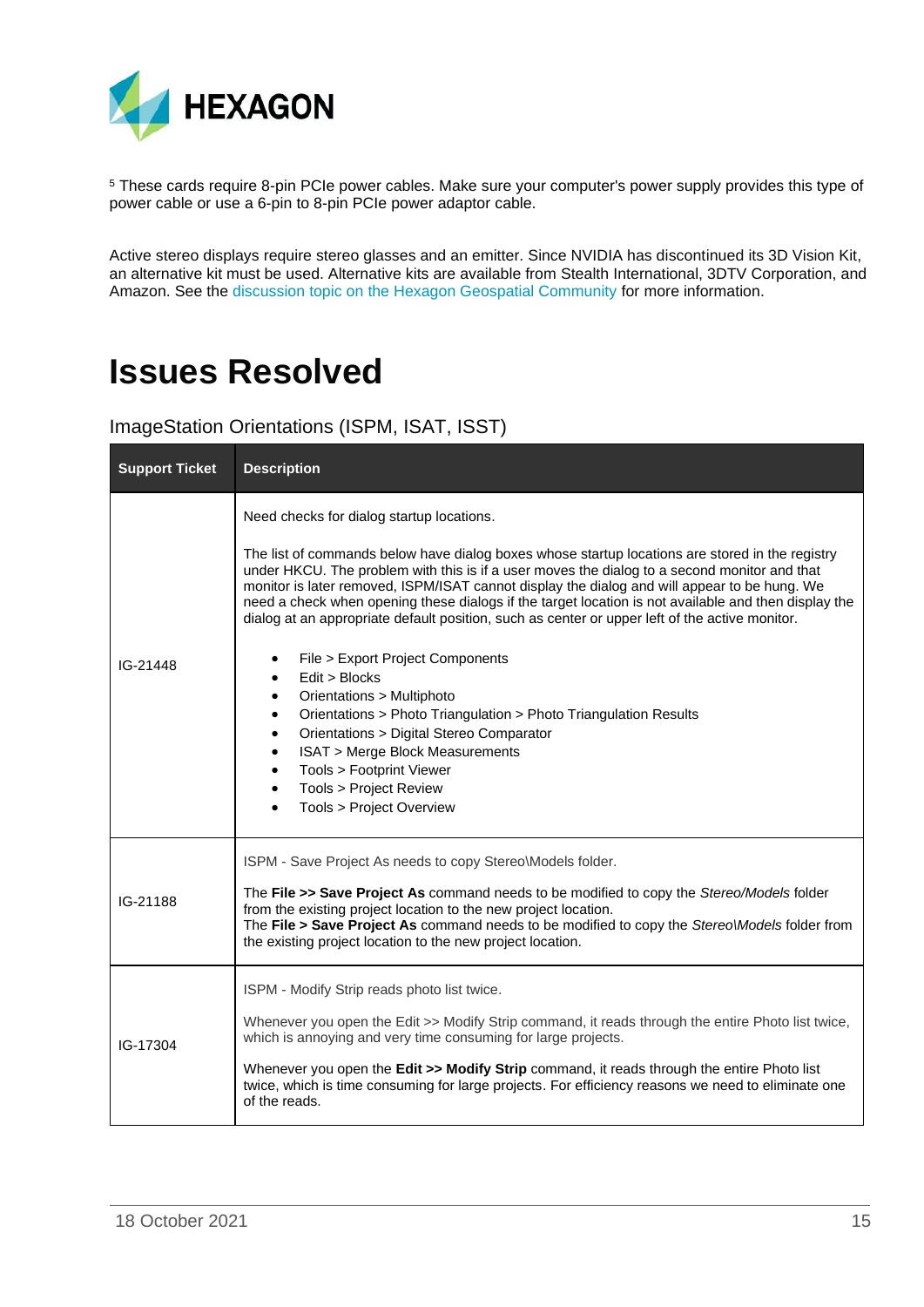

| 00070148<br>IG-22781 | Delay when loading or updating images on newer AMD or Intel Core i9 processor systems.<br>Each time an image is loaded into the display or updated in any fashion it can take up to about 30<br>seconds to complete. This only happens on systems with newer AMD or Intel Core i9 processors.                                                                                                                                                                                                                                                                                                                                                                                                                |
|----------------------|--------------------------------------------------------------------------------------------------------------------------------------------------------------------------------------------------------------------------------------------------------------------------------------------------------------------------------------------------------------------------------------------------------------------------------------------------------------------------------------------------------------------------------------------------------------------------------------------------------------------------------------------------------------------------------------------------------------|
| IG-23804             | ISAT - PhotoTX point editing fails.<br>Can't can't get PhotoTX to successfully withhold or delete the problem point and compute a new<br>solution properly.                                                                                                                                                                                                                                                                                                                                                                                                                                                                                                                                                  |
| IG-23803             | ISAT - PhotoT throws error if deleting a point measurement for satellite projects.<br>Open any satellite project that has point measurements in it and run a bundle adjustment with<br>PhotoT. When the solution finishes, go to the point tab and select any point and press Delete. The<br>point is removed from the Point ID list, but it never gets taken out of solution and it throws the error.                                                                                                                                                                                                                                                                                                       |
| IG-25814             | ISPM - Import UAV crashes with particular data set.<br>Import UAV crashes with a particular data set. I can use the ISPM >> Translators >> Import<br><b>EO/GPS</b> command to read in the data as a workaround.                                                                                                                                                                                                                                                                                                                                                                                                                                                                                              |
| IG-24317             | ISAT - Bundle adjustment diverges if Block Shift is applied to GPS but not INS.<br>If you run the bundle adjustment with Block Shift enabled for just the GPS but not also the INS<br>then the solution gets really bad and may even completely fail depending on the weighting<br>scheme.                                                                                                                                                                                                                                                                                                                                                                                                                   |
| IG-18638             | ISAT - Point Graphics needs to stop refitting the display.<br>While taking measurements in Multiphoto Orientations, the user can click More to open the Photo<br>Triangulation Results dialog, and then click the Graphics button on the Photo Stats tab to open a<br>footprint view of the project along with all the measured points. As each point is measured the<br>point list and graphics display are updated, which is fine, but each time all the photos and points<br>are refitted to the display and the XY scale is reset to its default value. We need to change this so<br>that the window area remains the same as it was before the measurement/computation and leave<br>the XY Scale alone. |

### <span id="page-15-0"></span>ImageStation DTMQue (ISDQ)

| Support Ticket | <b>Description</b>                                                                                                                                                                                  |
|----------------|-----------------------------------------------------------------------------------------------------------------------------------------------------------------------------------------------------|
| IG-20734       | IMG2DTM needs to ignore void values.                                                                                                                                                                |
|                | While importing .img format surface files, void areas are getting written into the output DTM file as<br>NaN, causing the rest of the ImageStation applications to fail to properly read the files. |
|                | While importing .img format surface files, void values are getting written into the output DTM file as                                                                                              |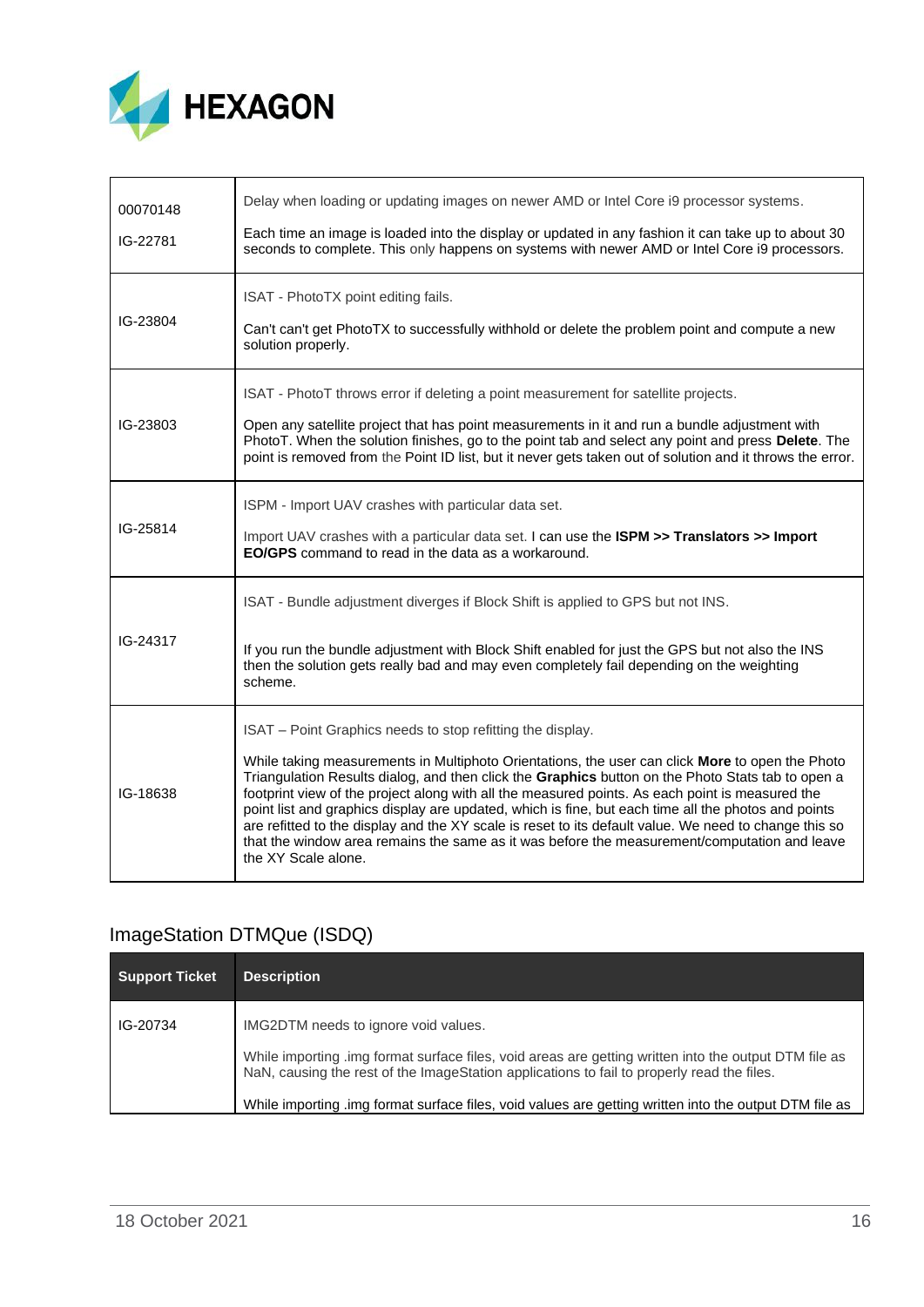

| NaN (Not a Number - undefined or unrepresentable), causing the rest of the ImageStation<br>applications to fail to properly read the files.                                                                                                                                                                                                                                                                                                                                                                                                                                                                                                     |
|-------------------------------------------------------------------------------------------------------------------------------------------------------------------------------------------------------------------------------------------------------------------------------------------------------------------------------------------------------------------------------------------------------------------------------------------------------------------------------------------------------------------------------------------------------------------------------------------------------------------------------------------------|
| While taking measurements in Multiphoto Orientations, the user can click More to open the Photo<br>Triangulation Results dialog, and then click the Graphics button on the Photo Stats tab to open a<br>footprint view of the project along with all the measured points. As each point is measured the<br>point list and graphics display are updated, which is fine, but each time all the photos and points<br>are re-fitted to the display and the XY scale is reset to its default value. We need to change this so<br>that the window area remains the same as it was before the measurement/computation and leave<br>the XY Scale alone. |

### <span id="page-16-0"></span>ImageStation Stereo for GeoMedia (ISSG)

| <b>Support Ticket</b> | <b>Description</b>                                                                                                                                                                                                                                                                                                                                                                                                                                                                                                                                                             |
|-----------------------|--------------------------------------------------------------------------------------------------------------------------------------------------------------------------------------------------------------------------------------------------------------------------------------------------------------------------------------------------------------------------------------------------------------------------------------------------------------------------------------------------------------------------------------------------------------------------------|
| IG-17118              | ADS model keeps refreshing the display.<br>Attempting to load ADS models with large amounts of data such as points from ISAE causes the<br>display to refresh over and over again. Must kill the process to escape the loop.                                                                                                                                                                                                                                                                                                                                                   |
| IG-23937              | Georeferenced mode sets CurrentZ value in Registry to zero.<br>Using the Georeferenced mode (2D) in ISSG is causing the CurrentZ value that is stored in the<br>registry to get set to zero when there are no elevation files in use. This value gets read the next<br>time you open a project and sets the CurrentZ value to zero which forces the user to have to hold<br>the Z control on the 3D input device for a long time to return it to proper ground elevation. There is<br>no reason for ISSG to update CurrentZ in the registry when using the Georeferenced mode. |
| IG-14640              | Generate Stereo Model Boundaries throws error.<br>If the user has already run the Generate Stereo Model Boundaries in a warehouse/workspace,<br>ISSG throws an error indicating that the command failed "due to an unexpected error" simply<br>because the stereo model boundaries are already in the warehouse. The command has been<br>modifed to add to, or update the existing, model boundaries instead of erroring off.                                                                                                                                                  |
| IG-17092              | Contour Label features from ISDG get mis-scaled in stereo view.<br>When you open a workspace and enable stereo with ISSG the labels on the contours that were<br>created with ISDG get huge. The enlargement of the text is relative to how far you are zoomed into<br>the graphics when stereo is enabled. If you are zoomed in at 1:1 then the text gets really large. If<br>you zoom way out so that you can see several models worth of vectors and then activate stereo<br>then the text remains small.                                                                   |
| 00070148<br>IG-22781  | Delay when loading or updating images on newer AMD or Intel Core i9 processor systems.<br>Each time an image is loaded into the display or updated in any fashion it can take up to about 30<br>seconds to complete. This only happens on systems with newer AMD or Intel Core i9 processors.                                                                                                                                                                                                                                                                                  |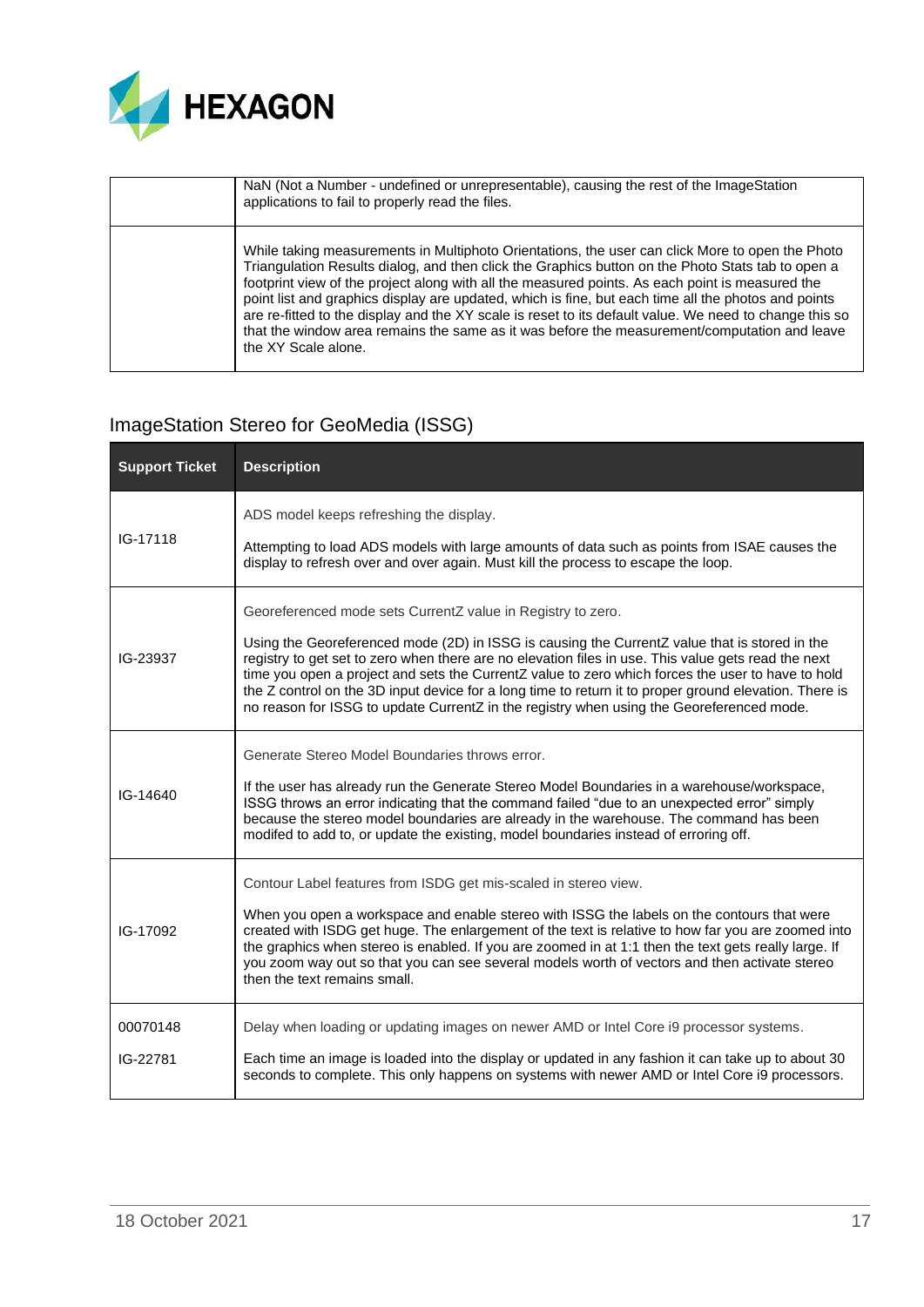

| IG-16816 | Active Z keeps returning to average project elevation.<br>Any time the stereo view is changed to non-stereo and then back to stereo again, the active Z gets                                                     |
|----------|------------------------------------------------------------------------------------------------------------------------------------------------------------------------------------------------------------------|
|          | set to whatever average_elev_grnd value is stored in the project file. It would be much better if it<br>simply returned to whatever value it was at when it was taken out of stereo.                             |
| IG-25931 | Does not display first run dialog.                                                                                                                                                                               |
|          | When running ISSG for the first time, it fails to display the first run dialog to allow the user to<br>activate a license. User must use the License Administrator interface to activate the license<br>instead. |

### <span id="page-17-0"></span>ImageStation DTM for GeoMedia (ISDG)

| Support Ticket | <b>Description</b>                                                                                                                                                                                                                                                                                             |
|----------------|----------------------------------------------------------------------------------------------------------------------------------------------------------------------------------------------------------------------------------------------------------------------------------------------------------------|
| IG-18840       | Help requires .NET Framework 3.5<br>Attempting to open Help for ISDG will throw an error indicating that it needs .NET Framework 3.5 to<br>open the help file. None of the other ImageStation apps require this, so ISDG shouldn't either.<br>Help is failing to open on systems that lack .NET Framework 3.5. |

### <span id="page-17-1"></span>ImageStation Stereo Display (ISSD)

| <b>Support Ticket</b> | <b>Description</b>                                                                                                                                                                                                                                                                                                                                                                                                                                                                                                                                                                                                           |
|-----------------------|------------------------------------------------------------------------------------------------------------------------------------------------------------------------------------------------------------------------------------------------------------------------------------------------------------------------------------------------------------------------------------------------------------------------------------------------------------------------------------------------------------------------------------------------------------------------------------------------------------------------------|
| 00074994<br>IG-23580  | Undo while placing orthogonal features doesn't remove last leg digitized from the display.<br>Start ISSD with ISFC, select one of the Building features which activates the orthogonal placement<br>mode. Begin digitizing the feature with several legs perpendicular to each other, then press CTRL-<br>Z a couple times to undo the last two line segments. Witness that the legs that were undone do not<br>disappear from the view like they should until the feature is ended/closed with the RESET button.<br>These remaining segments interfere with the ability to properly replace them with new line<br>segments. |
| 00074994<br>IG-20905  | Features are not removed from the display on undo.<br>If the user digitizes one or more features, then presses CTRL-Z to undo them, the features do not                                                                                                                                                                                                                                                                                                                                                                                                                                                                      |
|                       | disappear from the roam stereo view.                                                                                                                                                                                                                                                                                                                                                                                                                                                                                                                                                                                         |
| 00072858              | Crash or hang occurs if named styles are in use.                                                                                                                                                                                                                                                                                                                                                                                                                                                                                                                                                                             |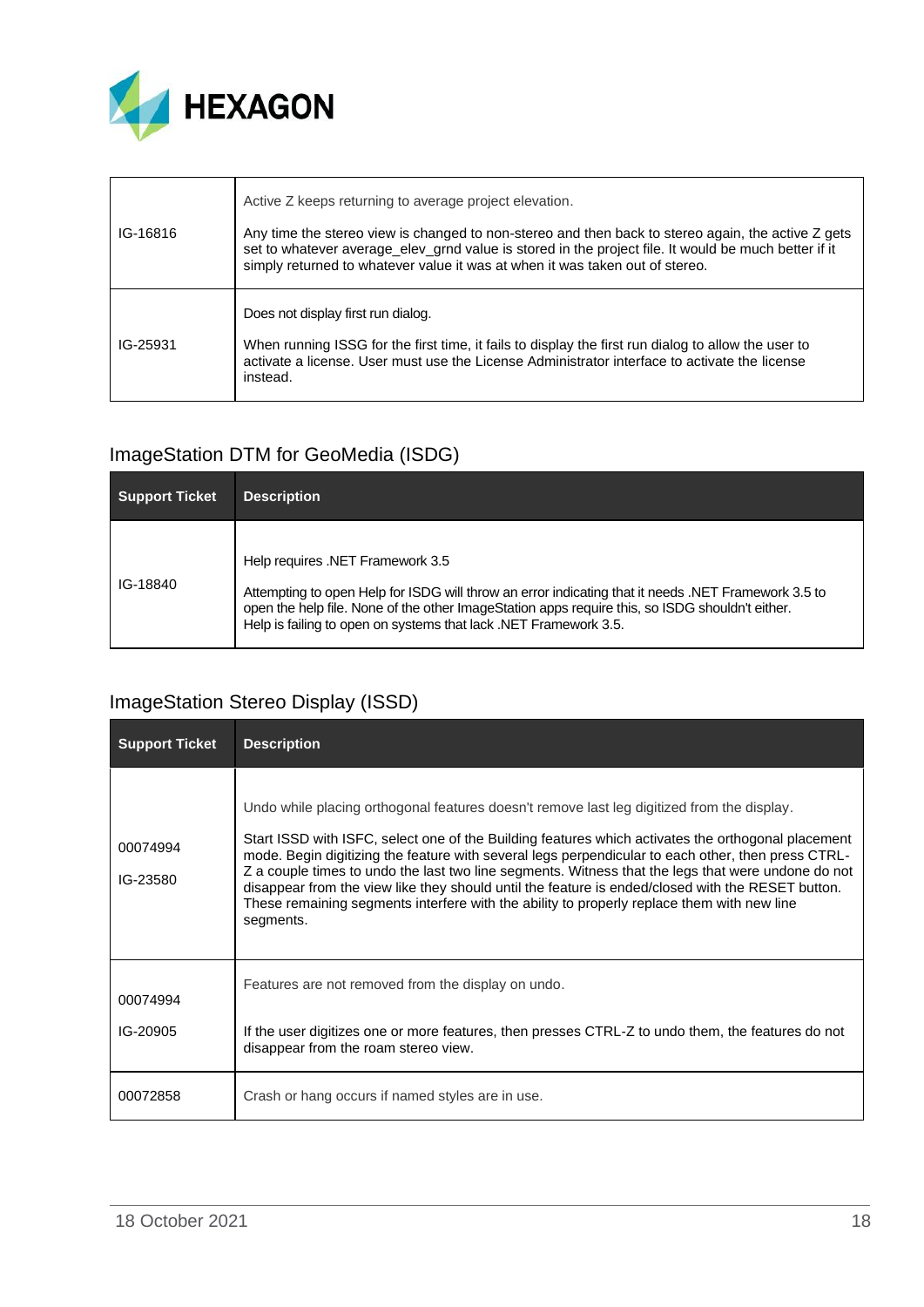

| 00080295<br>IG-23012 | Customer provided a data set that crashes ISSD on V8i release, and causes an infinite loop in the<br>CONNECT edition. This is caused by features that have named Styles. If I change the Style to any<br>of the Styles delivered with MSTN, either numbered or named, it works fine.                                    |
|----------------------|-------------------------------------------------------------------------------------------------------------------------------------------------------------------------------------------------------------------------------------------------------------------------------------------------------------------------|
| IG-21037             | Dynamic Zoom can cause Stereo Zoom or other dialogs to disappear.<br>Clicking the DATA button to accept a zoom scale change with the Dynamic Zoom command can<br>cause dialog boxes located at the center of the display to be dismissed because the system cursor<br>is passing through the DATA button to the dialog. |
| IG-12501             | Depth Index crashes for satellite projects.<br>Depth Index does not work for satellite projects being mapped to a projected coordinate system. I<br>believe this got broken when crdt.exe was modified to use CSS years ago.                                                                                            |
| 00070148<br>IG-22781 | Delay when loading or updating images on newer AMD or Intel Core ig processor systems.<br>Each time an image is loaded into the display or updated in any fashion it can take up to about 30<br>seconds to complete. This only happens on systems with newer AMD or Intel Core i9 processors.                           |

## <span id="page-18-0"></span>ImageStation Feature Collection (ISFC)

| <b>Support Ticket</b> | <b>Description</b>                                                                                                                                                                                                                                                                                                                                                                                                                                                                                                                                                                                                                                                                                                                                                                                                                                                                                                                                                                                                                                                                                                                                                                                                                                                                                                                                                                                                                                                                                                                                                                                                                           |
|-----------------------|----------------------------------------------------------------------------------------------------------------------------------------------------------------------------------------------------------------------------------------------------------------------------------------------------------------------------------------------------------------------------------------------------------------------------------------------------------------------------------------------------------------------------------------------------------------------------------------------------------------------------------------------------------------------------------------------------------------------------------------------------------------------------------------------------------------------------------------------------------------------------------------------------------------------------------------------------------------------------------------------------------------------------------------------------------------------------------------------------------------------------------------------------------------------------------------------------------------------------------------------------------------------------------------------------------------------------------------------------------------------------------------------------------------------------------------------------------------------------------------------------------------------------------------------------------------------------------------------------------------------------------------------|
| IG-24555              | Problems using levels that don't have level numbers.<br>Using the attached feature table database and design file, both which are empty/void of any<br>levels or features, perform the following steps:<br>Open the DGN with ISFC. It should automatically detect the feature database by the<br>same name next to it and use that, you will get a message to create features once ISFC<br>starts.<br>Use the MicroStation Level Manager to create a level named "Roads" but don't give it a<br>$\bullet$<br>level number.<br>Use ISFC's Feature Table Editor to create a new Category named Roads, with a new<br>$\bullet$<br>Feature named Roads.<br>"Go to the Linear tab and use the Level Picker to select level name Roads. Note that "1"<br>$\bullet$<br>shows up in the Level field when you close the Level Picker.<br>Save the feature table database and exit the feature table editor.<br>$\bullet$<br>Select the Roads feature from the ISFC Active Feature dialog and digitize an element<br>$\bullet$<br>into the DGN. If activate the Home tab you will see "Roads" displayed in the Active Level<br>readout.<br>Use the Level Manager to create a new level named "One." Right-click on it and go to<br>$\bullet$<br>Properties and give it Level Number "1."<br>Open FTED, select the Roads feature, click on the Linear tab and note that it still shows<br>$\bullet$<br>"1" in the Level field. Open the Level Picker and note that this is now associated with<br>Level Name "One" and that the level number assigned to roads is now "3" even though<br>the MicroStation level Manager does not show a level number 3. |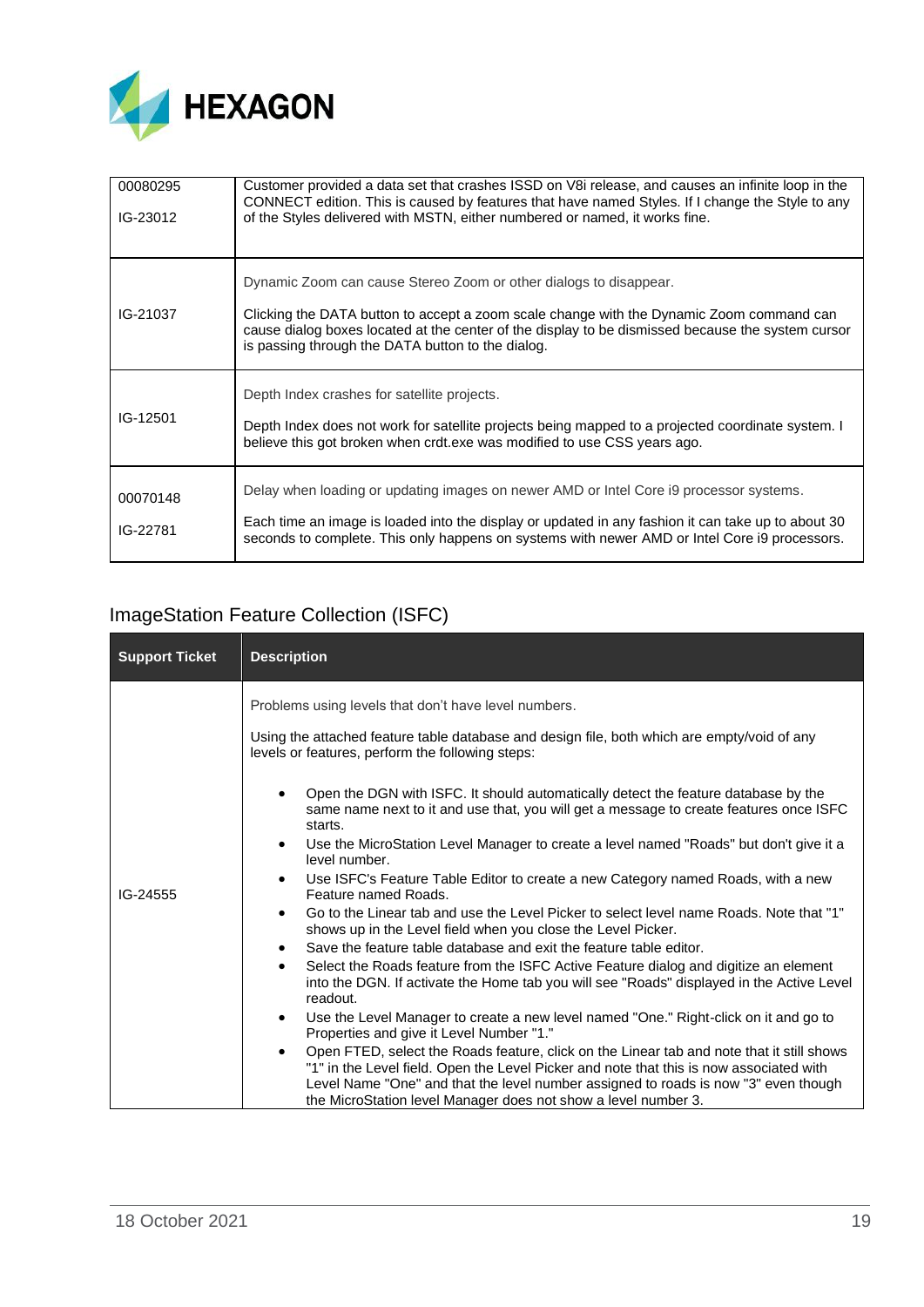

|          | If you switch the level name back to Roads and then update the DGN or go place any<br>$\bullet$<br>more new features, they get placed on "Level 3" and can no longer be placed with the<br>level name "Roads" unless you override it with the MSTN Active Level readout.<br>NOTE: The changes for this fix also affect ISSD and ISDC. |
|----------|---------------------------------------------------------------------------------------------------------------------------------------------------------------------------------------------------------------------------------------------------------------------------------------------------------------------------------------|
| IG-15547 | Spot Height text is shifted.<br>Using the Place Spot Height command caused the text to be shifted away from the desired target<br>by a large amount when placing them in the stereo view.                                                                                                                                             |
| IG-23385 | ISFC fails to open feature database.<br>Error occurs if the user attempts to open a feature table with a path that exceeds 132 characters.<br>(Fix provided that allows up to 256 characters.)                                                                                                                                        |

### <span id="page-19-0"></span>ImageStation DTM Collection (ISDC)

| <b>Support Ticket</b> | <b>Description</b>                                                                                                                                                                                                                                                                                                                                                                                                                                                                                                                                                     |
|-----------------------|------------------------------------------------------------------------------------------------------------------------------------------------------------------------------------------------------------------------------------------------------------------------------------------------------------------------------------------------------------------------------------------------------------------------------------------------------------------------------------------------------------------------------------------------------------------------|
| IG-22727              | Input External Data fails to read ISAE data when run within ISSD.                                                                                                                                                                                                                                                                                                                                                                                                                                                                                                      |
|                       | Trying to run the Input External Data command while running ISDC within the ISSD workspace<br>fails to locate the project's .CNT file that was generated from the ISAE process, as reported on<br>the dialog when you open it (see attachment). When running ISDC standalone, the user is<br>prompted to browse to the ISPM project so that it can locate the .CNT files for the project, and this<br>all works perfectly fine. But when run from within ISSD, the process should already be able to<br>determine the active ISPM project and locate the .CNT file(s). |
|                       | Mass Point Eraser causes crash.                                                                                                                                                                                                                                                                                                                                                                                                                                                                                                                                        |
| IG-17135              | Using the Mass Point Eraser command in ISDC causes ISSD to get into a bad state. You can use<br>it for a while but after you've been in and out of roam a couple few times or change the zoom<br>factor a few times it will get into a bad state and either hang or crash.                                                                                                                                                                                                                                                                                             |
| IG-14207              | LAS2DTM converter has problems.                                                                                                                                                                                                                                                                                                                                                                                                                                                                                                                                        |
|                       | The LAS2DTM batch converter that is delivered with ISDC assumes that the Z input value is<br>always in meters. If you run the las2dtm.bat file you will see the output XY values are correct but<br>the Z value is 3.2808 times larger than it should be. Additionally, the output CSF file always has<br>its horizontal resolution for both Horizontal and Vertical set to .01, even though the input was 1.0.<br>Having said that, this command should not require an output CSF file anyway, but it is a<br>mandatory command line argument.                        |
|                       | Workaround is to provide an input CSF file with the Vertical units set to meters.                                                                                                                                                                                                                                                                                                                                                                                                                                                                                      |
|                       |                                                                                                                                                                                                                                                                                                                                                                                                                                                                                                                                                                        |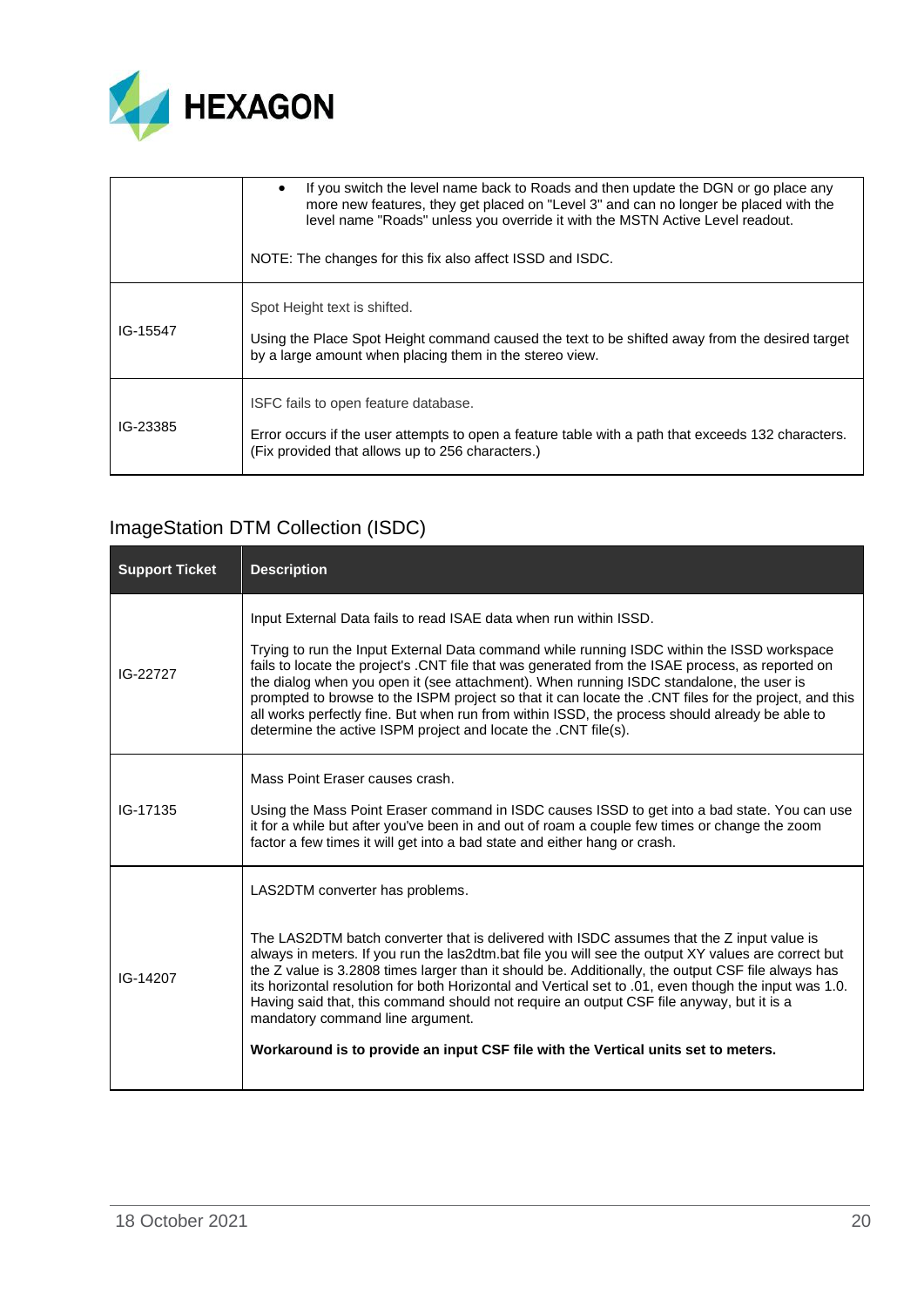

|         | Custom Edit > Delete commands constantly update surfaces.                                                                                                                                                                                                                                                    |
|---------|--------------------------------------------------------------------------------------------------------------------------------------------------------------------------------------------------------------------------------------------------------------------------------------------------------------|
| IG-8031 | When using any Custom Edit commands that delete points, or when using the Mass Point Eraser,<br>ISDC issues an Update Surfaces call every time, which is unecessary and time-consuming when<br>working with large data sets. It should only do this if Dynamic Triangles or Dynamic Contours are<br>enabled. |

### <span id="page-20-0"></span>ImageStation Image Formatter (ISIF)

| <b>Support Ticket</b> | <b>Description</b>                                                                                                                                                                                                                                     |
|-----------------------|--------------------------------------------------------------------------------------------------------------------------------------------------------------------------------------------------------------------------------------------------------|
| IG-22137              | Converting ECW to TIFF creates incorrect GeoTIFF info.<br>I converted an ECW v2 file but the georeferencing information is incorrect in the output BigTIFF<br>file.                                                                                    |
| IG-6700               | Add logic to maintain georeferencing information when reformatting NITF files.<br>A NITF file converted to TIFF, BIGTIFF, or JPEG 2000 will now contain GeoTIFF information<br>including the raster to world matrix if contained within the NITF file. |

### <span id="page-20-1"></span>ImageStation Automatic Elevations (ISAE)

| <b>Support Ticket</b> | <b>Description</b> |
|-----------------------|--------------------|
| n/a                   |                    |

### <span id="page-20-3"></span><span id="page-20-2"></span>ImageStation Automatic Elevations DSM (ISAD), ImageStation Automatic Elevations Extended (ISAE Ext, deprecated)

| <b>Support Ticket</b> | <b>Description</b>                                                                                                                                                                                                                                                                                                                                                                                                                                                  |
|-----------------------|---------------------------------------------------------------------------------------------------------------------------------------------------------------------------------------------------------------------------------------------------------------------------------------------------------------------------------------------------------------------------------------------------------------------------------------------------------------------|
| IG-6926               | Tiles missing when using Gaussian overviews.<br>The "Airport SGM" data set that we use for testing has revealed a regression problem with<br>XProSGM version 6.4, build 40779 in ISAE-Ext 2018. The output LAS is missing tiles of data in a<br>couple areas. The problem goes away if the Gaussian overviews are replaced with averaged<br>overviews, or if the user JPEG compresses the image files. The new DSM module in ISAD does<br>not exhibit this problem. |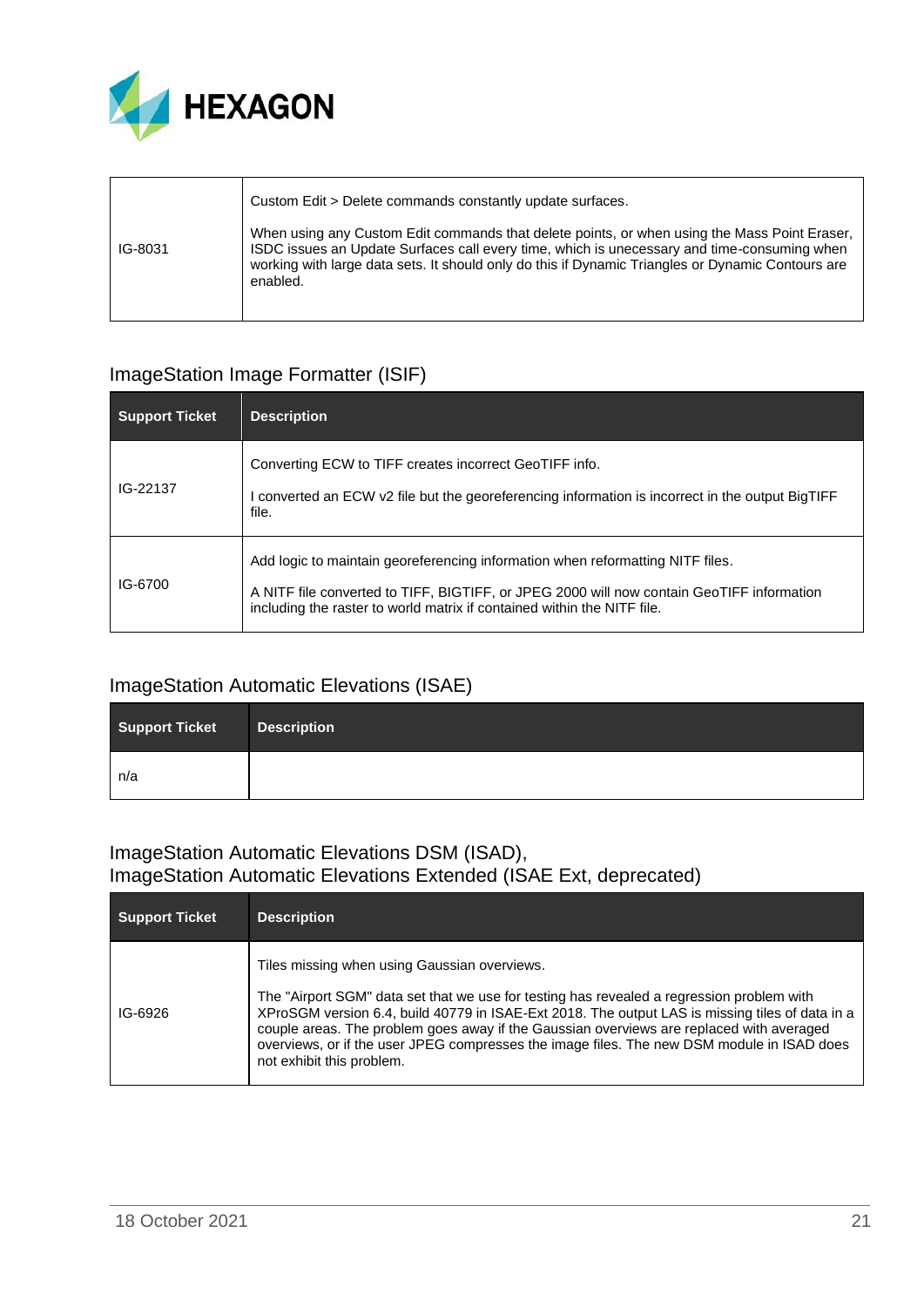

| 00007396<br>IG-7237 | Batch jobs halt the entire queue if one job fails.<br>Individual model failure for any reason should not stop the overall batch process. The routine<br>should step to the next model and continue. The new DSM module in ISAD does not exhibit this<br>problem. |
|---------------------|------------------------------------------------------------------------------------------------------------------------------------------------------------------------------------------------------------------------------------------------------------------|
| IG-26217            | Generate subsampled point cloud fails for satellite projects.<br>If the output coordinate system is geographic, the Generate subsampled point cloud option fails<br>estimating nominal point sampling on satellite projects.                                     |

### <span id="page-21-0"></span>ImageStation OrthoPro (ISOP)

| <b>Support Ticket</b> | <b>Description</b>                                                                                                                                                                                                                                                                                                                                                             |
|-----------------------|--------------------------------------------------------------------------------------------------------------------------------------------------------------------------------------------------------------------------------------------------------------------------------------------------------------------------------------------------------------------------------|
| IG-7254               | Feathering close to product boundary does not continue to adjacent tile.<br>OrthoPro will not feather across butt-joined output tiles, meaning that if a seamline comes close<br>to the edge of an output tile without crossing the tile, the feathering will not continue into the<br>adjacent tile which results in the edge of the tile being visible in the output images. |
| 00055270<br>IG-18263  | Mosaic is crashing for some data sets, error code 0xC0000409.<br>New seamline generation method caused some polygons to be created in the wrong direction.                                                                                                                                                                                                                     |
| 00063468<br>IG-20328  | Areas get red-filled instead of white-filled.<br>During rectification, if the user has the void fill color set to 255, tiles that are partially filled with<br>data and partially filled with voids come out red instead of white.                                                                                                                                             |
| 00004442<br>IG-10802  | Rectify exe runs out of memory if Spacing in Pixels is 1.<br>When the pixel spacing in Rectify exe is set to 1, memory is not utilized properly and can crash<br>the program.                                                                                                                                                                                                  |
| IG-4006<br>IG-15826   | ECW raster georeferencing improvements.<br>Reads and writes GeoTIFF style tags to ECW raster files.                                                                                                                                                                                                                                                                            |
| 00079060<br>IG-24510  | Reading 4-band JPEG2000 untiled files causes crash.<br>Opening an untiled JPEG2000 file with 4-bands written by older versions of GeoCompressor or<br>ECW SDK produces a crash.                                                                                                                                                                                                |

### <span id="page-21-1"></span>ImageStation PixelQue (ISPQ)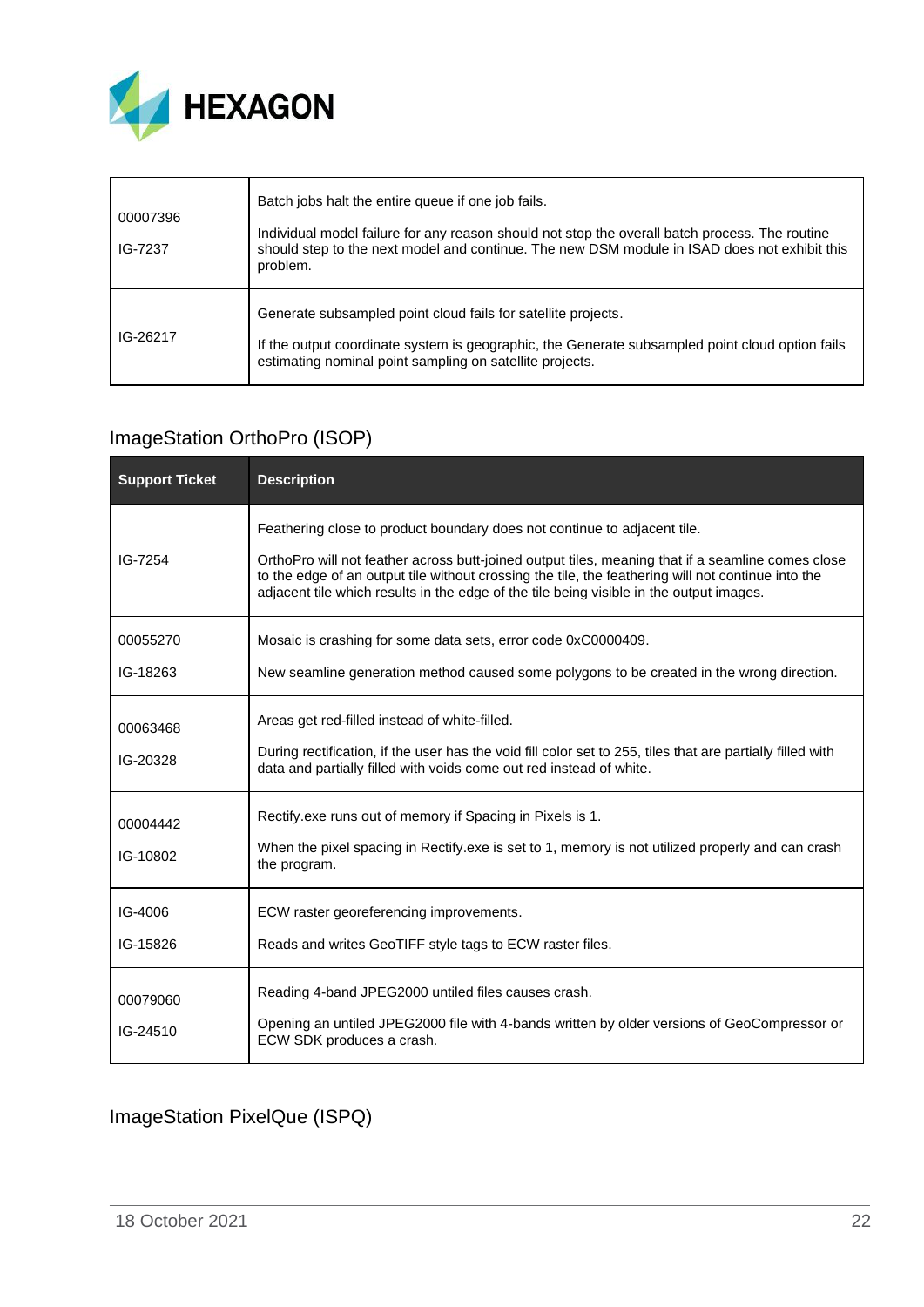

| <b>Support Ticket</b> | <b>Description</b>                                                                                                                                                                                                                                                                                                                                                                                                                                                                                                                                                                          |
|-----------------------|---------------------------------------------------------------------------------------------------------------------------------------------------------------------------------------------------------------------------------------------------------------------------------------------------------------------------------------------------------------------------------------------------------------------------------------------------------------------------------------------------------------------------------------------------------------------------------------------|
| IG-19671              | Select Image Bands doesn't take effect unless a LUT is loaded.<br>Using 3-band images, add one or more of the product orthos $(0, 0, 0, 1,$ etc.) to a PQ<br>warehouse, select the images, then use Select Image Bands to change the band order to 3-2-1<br>and click OK or Apply. Notice nothing happens. If you use Load LUT to load 0_0.LUT from the<br>same folder to the images then you will see the images take on the red tint that they should<br>have to begin with. This is not a common workflow for aerial frame data, but could be more of<br>an issue for satellite imagery. |

### <span id="page-22-0"></span>ImageStation Extract CSF (ISEC)

| <b>Support Ticket</b> | <b>Description</b> |
|-----------------------|--------------------|
| n/a                   |                    |

### <span id="page-22-1"></span>ImageStation Raster Utilities (ISRU)

| <b>Support Ticket</b> | <b>Description</b>                                                                                                                                                                                                                                                                                                                                |
|-----------------------|---------------------------------------------------------------------------------------------------------------------------------------------------------------------------------------------------------------------------------------------------------------------------------------------------------------------------------------------------|
|                       | Opening Help > About causes the dialogs to shrink on 4K displays or when display scaling is<br>set to greater than 100%.                                                                                                                                                                                                                          |
|                       | On 4K displays, opening Help About causes all the ISRU dialogs to shrink except for RasView.                                                                                                                                                                                                                                                      |
| IG-18228              | On 4K displays or when display scaling is set to greater than 100%, opening Help > About<br>causes all the ISRU dialogs to shrink except for RasView.                                                                                                                                                                                             |
|                       | Update: it doesn't actually require 4K display - same issue happens if Windows Settings ><br>System > Display > Scale and layout is set to something other than 100%. For example, my<br>laptop which is 1920 x 1080 and runs at the recommended 125% scaling, exhibits the problem.<br>If I set the scaling to 100%, the problem doesn't happen. |
| IG-22129              | Converting ECW to TIFF does not create GeoTIFF info.                                                                                                                                                                                                                                                                                              |
|                       | I converted an ECW v2 file but the output BigTIFF file does not contain any georeferencing<br>information.                                                                                                                                                                                                                                        |
| IG-17941              | Submit Later doesn't work in Overview Utility.<br>The Submit Later option in the Overview Utility doesn't work. It needs to be modified to work                                                                                                                                                                                                   |
|                       | with the Windows 10 protocol.                                                                                                                                                                                                                                                                                                                     |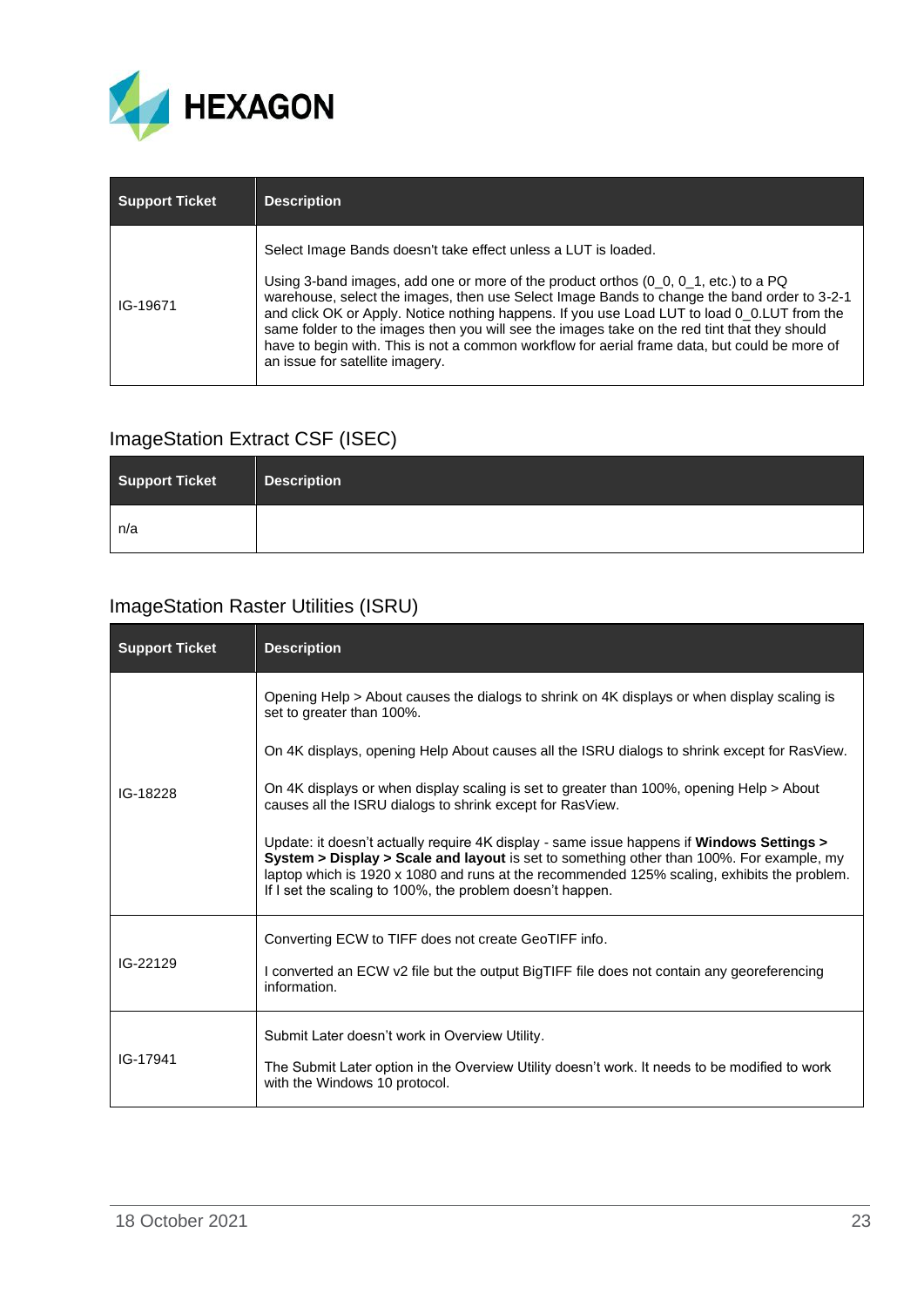

| IG-17942            | Resolution Calculator throws error.<br>If you open Resolution Calculator and click OK to save the settings it will throw the following<br>error because the file that it is trying to update is write protected in the product installation<br>folder. The output should be redirected to the ProgramData folder.<br><br>Error from Resolution Calculator<br>Error opening: C:\Program Files (x86)\Hexagon\ISRU\etc\0409\rescalc.def.<br>OK. |
|---------------------|----------------------------------------------------------------------------------------------------------------------------------------------------------------------------------------------------------------------------------------------------------------------------------------------------------------------------------------------------------------------------------------------------------------------------------------------|
| IG-18030            | RasView and Display Header commands can't display IMG files.<br>The RasView and Display Header commands are unable to open IMG format image files.                                                                                                                                                                                                                                                                                           |
| 00022893<br>IG-9739 | Converting a 16-bit 4-band LZW compressed file with ISIF or ISRU results in corrupt output file.<br>Unable to display 16-bit LZW raster files (with a horizontal differing predictor) properly. The<br>problem was not with writing the files as reported, but with reading these files.                                                                                                                                                     |
| IG-18227            | Toolbar menu icons are too small on 4K displays.<br>The toolbar menu in RasView has really tiny icons when opened on a 4K display.                                                                                                                                                                                                                                                                                                           |

## <span id="page-23-0"></span>**Deprecated**

### <span id="page-23-1"></span>MicroStation V8i, Power InRoads V8i, Power GEOPAK V8i

The MicroStation-based products ISSD, ISFC, ISDC, and ISAE will no longer install and run on earlier versions of 32-bit MicroStation V8i, Power InRoads V8i, and Power GEOPAK V8i, which are at end-of-life, with support from Bentley for the SELECTSeries 1-4 versions being discontinued at the end of 2020 and support for the SELECTSeries 10 version being discontinued at the end of 2021. If users need to continue to run V8i, then they should continue to use the MicroStation-based products from the ImageStation 2020/16.6 release. The MicroStation-based products in this release support the new 64-bit MicroStation CONNECT Edition and OpenRoads Designer CONNECT Edition.

### <span id="page-23-2"></span>Binary Project Types

The option for storing ImageStation projects in binary format has been removed. Projects are now always stored in ASCII format.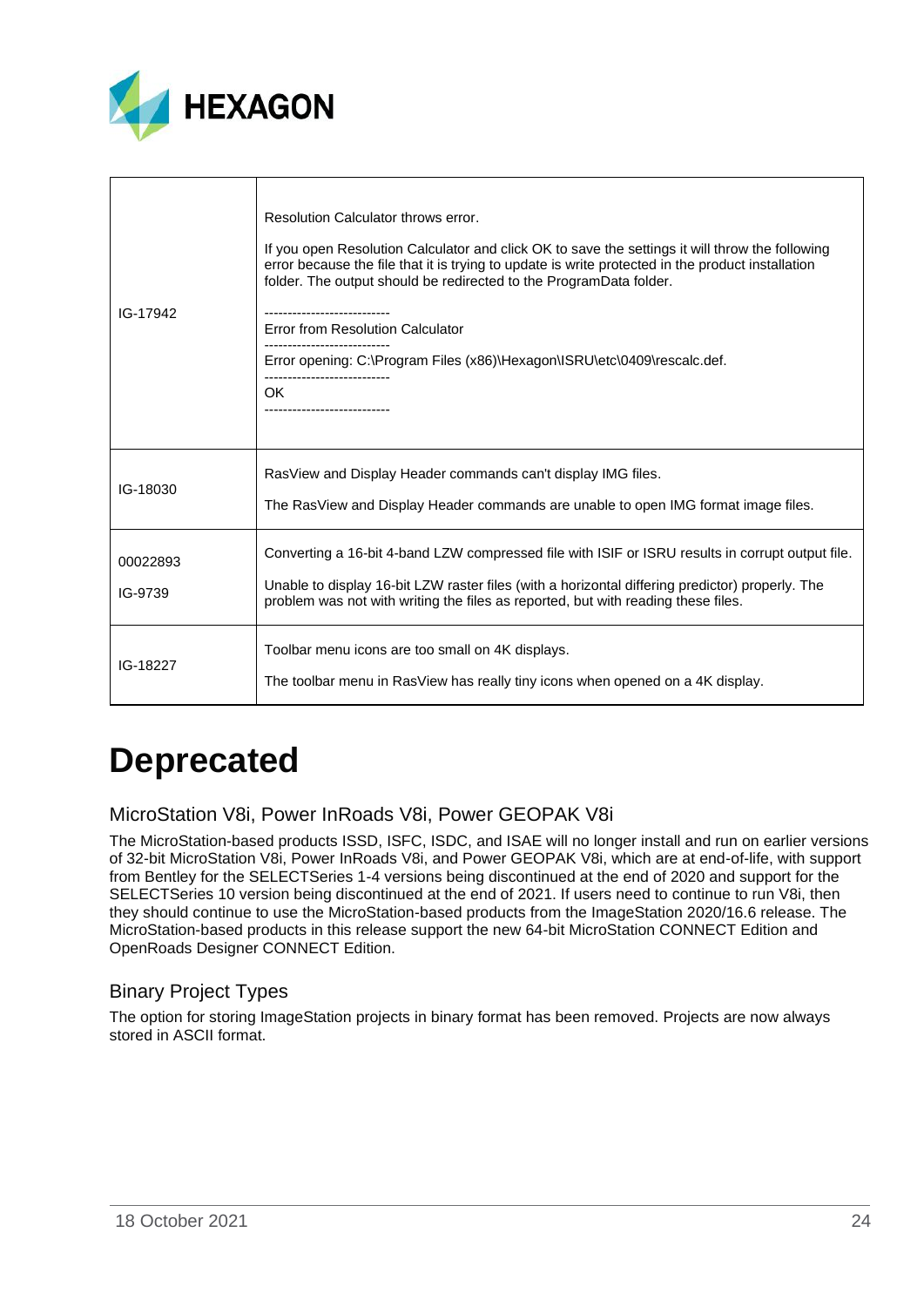

### <span id="page-24-0"></span>Generate Stereo Mate

This free utility program has been deprecated. The interface to add models from the program into the ImageStation project via the ISSD Select Model user interface has also been removed.

### <span id="page-24-1"></span>LUT Commands in ISRU

Save LUT, Load LUT, and Discard LUT were removed from ISRU for the following reasons:

- None of the LUT commands are enabled if working with anything other than 8-bit imagery.
- Save LUT doesn't take into account any changes made with the Gamma LUT or Auto Stretch options applied to the image. It only writes out whatever was applied with the Load LUT command.
- Discard LUT causes all subsequent LUT adjustments with Gamma LUT or Auto Stretch to be ignored until the image is closed and re-opened.
- Better LUT commands are available in ISDIA.

#### <span id="page-24-2"></span>ImageStation Automatic Elevations-Extended

ImageStation Automatic Elevations-Extended (ISAE-Ext) has been replaced with ImagesStation Automatic Elevations DSM (ISAD). Users must uninstall ISAE-Ext in order to install ISAD. ISAD fixes many problems associated with the previous product, is two to three times faster, uses a fraction of the memory, provides more control for the creation of thinned point clouds, and supports satellite and scanned film projects as opposed to just digital aerial frame projects.

### <span id="page-24-3"></span>ImageStation Coordinate System Operations

ImageStation Coordinate System Operations (ISCSO) has been deprecated and removed from the ImageStation product delivery media. All coordinate system operations required by other ImageStation applications can be performed using CSF files.

### <span id="page-24-4"></span>Generate Rational Functions

The Generate Rational Functions command has been replaced with the Generate Stereo Drives command. The commands are very similar in purpose and function, but bitmap.dat files are no longer required, and SLG/SRG files are no longer generated. Any generated metadata is now stored in the stereo\models subfolder of the parent project folder.

#### <span id="page-24-5"></span>CADMap Commands

The CADMap commands that were included with ISFC have been deprecated.

### <span id="page-24-6"></span>Export LAS2HPC in ISDQ

The LAS2HPC export command in ISDQ has been deprecated. Hexagon has moved to a new format for point cloud compression, HSPC.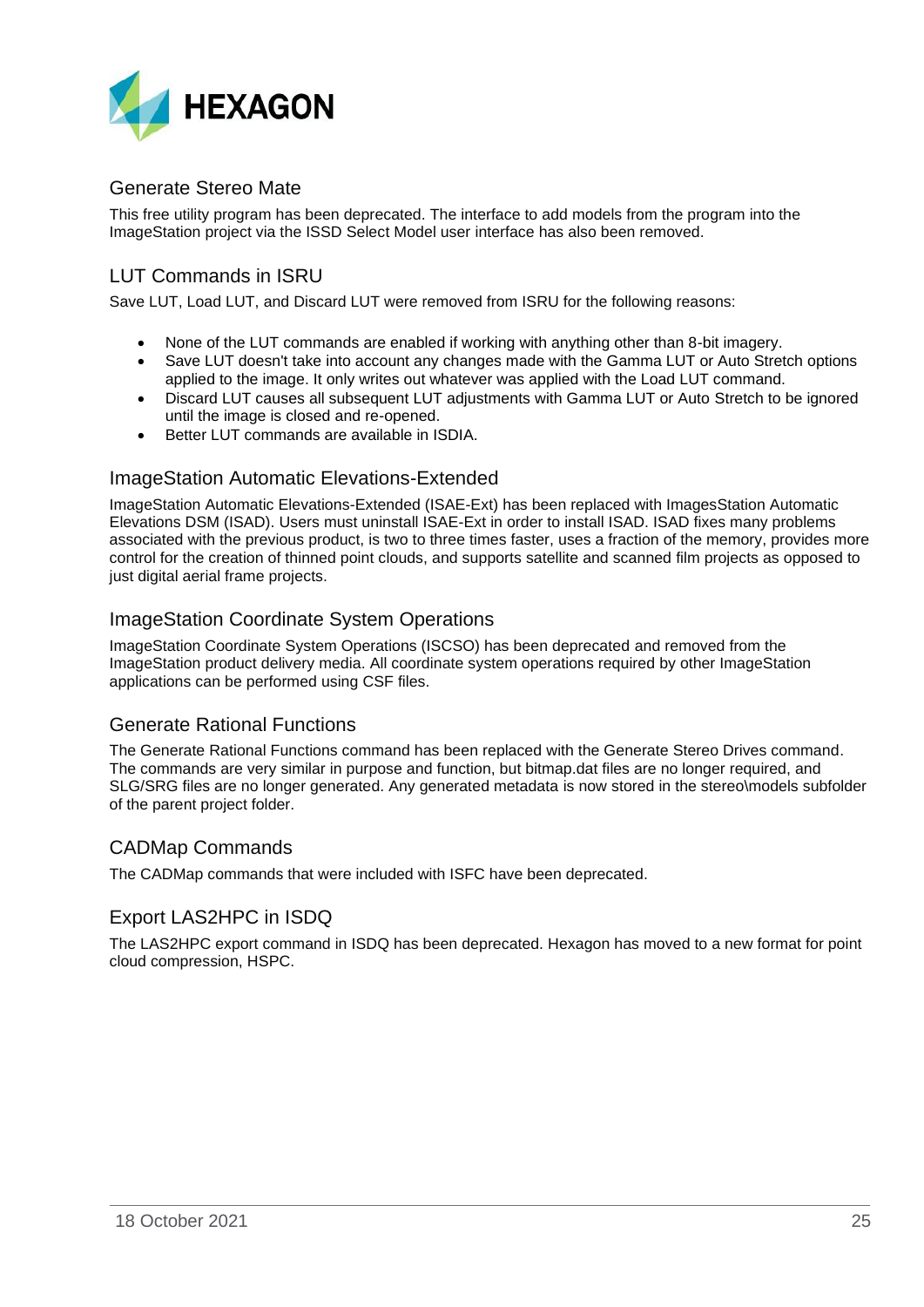

## <span id="page-25-0"></span>**Contact Us**



<https://go.hexagongeospatial.com/contact-us-today>

## <span id="page-25-1"></span>**About Hexagon**

Hexagon is a global leader in digital reality solutions, combining sensor, software and autonomous technologies. We are putting data to work to boost efficiency, productivity, quality and safety across industrial, manufacturing, infrastructure, public sector, and mobility applications.

Our technologies are shaping production and people-related ecosystems to become increasingly connected and autonomous — ensuring a scalable, sustainable future.

Hexagon's Safety, Infrastructure & Geospatial division improves the performance, efficiency and resilience of vital services. Its Safety & Infrastructure solutions enable smart and safe cities. Its Geospatial software leverages the power of location intelligence.

Hexagon (Nasdaq Stockholm: HEXA B) has approximately 21,000 employees in 50 countries and net sales of approximately 3.8bn EUR. Learn more at [hexagon.com](https://hexagon.com/) and follow us [@HexagonAB.](https://twitter.com/hexagonab)

### Copyright

© 2021 Hexagon AB and/or its subsidiaries and affiliates. All rights reserved

Warning: The product made the subject of this documentation, including the computer program, icons, graphical symbols, file formats, audio-visual displays and documentation (including this documentation) (collectively, the "Subject Product") may be used only as permitted under the applicable software license agreement, and subject to all limitations and terms applicable to use of the Subject Product therein. The Subject Product contains confidential and proprietary information of Intergraph Corporation, a member of the Hexagon Group of companies ("Hexagon"), its affiliates, and/or third parties. As such, the Subject Product is protected by patent, trademark, copyright and/or trade secret law and may not be transferred, assigned, provided, or otherwise made available to any third party in violation of applicable terms and conditions cited further below.

### Terms of Use

By installing, copying, downloading, accessing, viewing, or otherwise using the Subject Product, you agree to be bound by the terms of the EULA found here: [https://www.hexagonsafetyinfrastructure.com/-](https://www.hexagonsafetyinfrastructure.com/-/media/Legal/Hexagon/SI/Licenses/EULA_SA_SIG-Eng_062021.pdf) [/media/Legal/Hexagon/SI/Licenses/EULA\\_SA\\_SIG-Eng\\_062021.pdf.](https://www.hexagonsafetyinfrastructure.com/-/media/Legal/Hexagon/SI/Licenses/EULA_SA_SIG-Eng_062021.pdf)

### **Disclaimers**

Hexagon and its suppliers believe the information in this publication is accurate as of its publication date. Hexagon is not responsible for any error that may appear in this document. The information and the software discussed in this document are subject to change without notice.